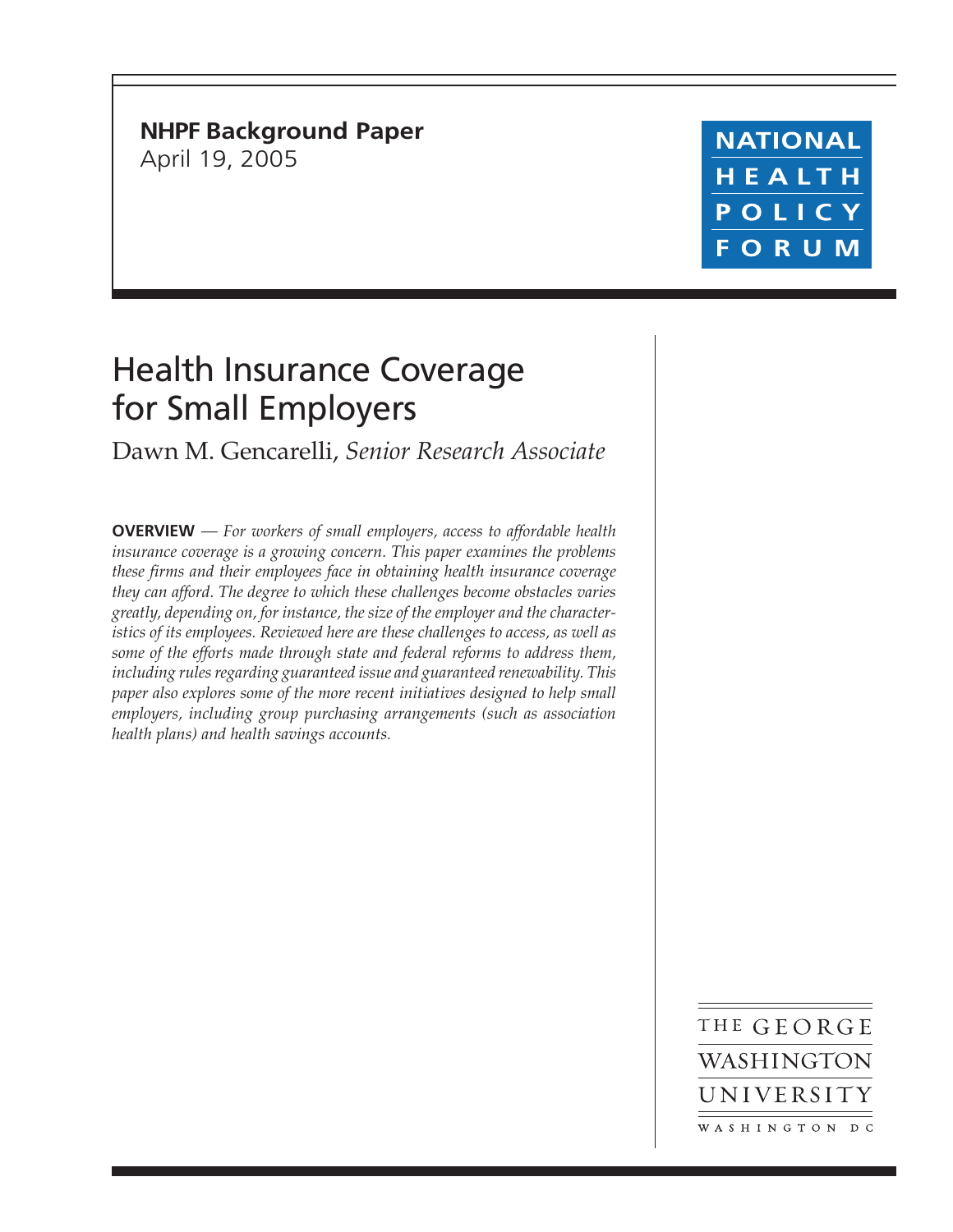# **Contents**

| Table 1: Percentage of Uninsured, by Firm Size  3                                            |  |
|----------------------------------------------------------------------------------------------|--|
| <b>CHARACTERISTICS OF SMALL EMPLOYERS</b>                                                    |  |
|                                                                                              |  |
|                                                                                              |  |
| OBTAINING HEALTH INSURANCE FROM                                                              |  |
|                                                                                              |  |
| Figure 1: Coverage Offer Rates for Small                                                     |  |
|                                                                                              |  |
|                                                                                              |  |
|                                                                                              |  |
|                                                                                              |  |
|                                                                                              |  |
|                                                                                              |  |
|                                                                                              |  |
|                                                                                              |  |
|                                                                                              |  |
|                                                                                              |  |
|                                                                                              |  |
| Table 2: Number of States with Most Frequently<br>Mandated Benefits for Specific Services or |  |
|                                                                                              |  |
|                                                                                              |  |
|                                                                                              |  |
|                                                                                              |  |

#### **National Health Policy Forum** 2131 K Street NW, Suite 500

Washington DC 20037

202/872-1390 202/862-9837 [fax] nhpf@gwu.edu [e-mail] www.nhpf.org [web]

**Judith Miller Jones** *Director*

**Sally Coberly** *Deputy Director*

**Monique Martineau** *Publications Director*

**NHPF** is a nonpartisan education and information exchange for federal health policymakers.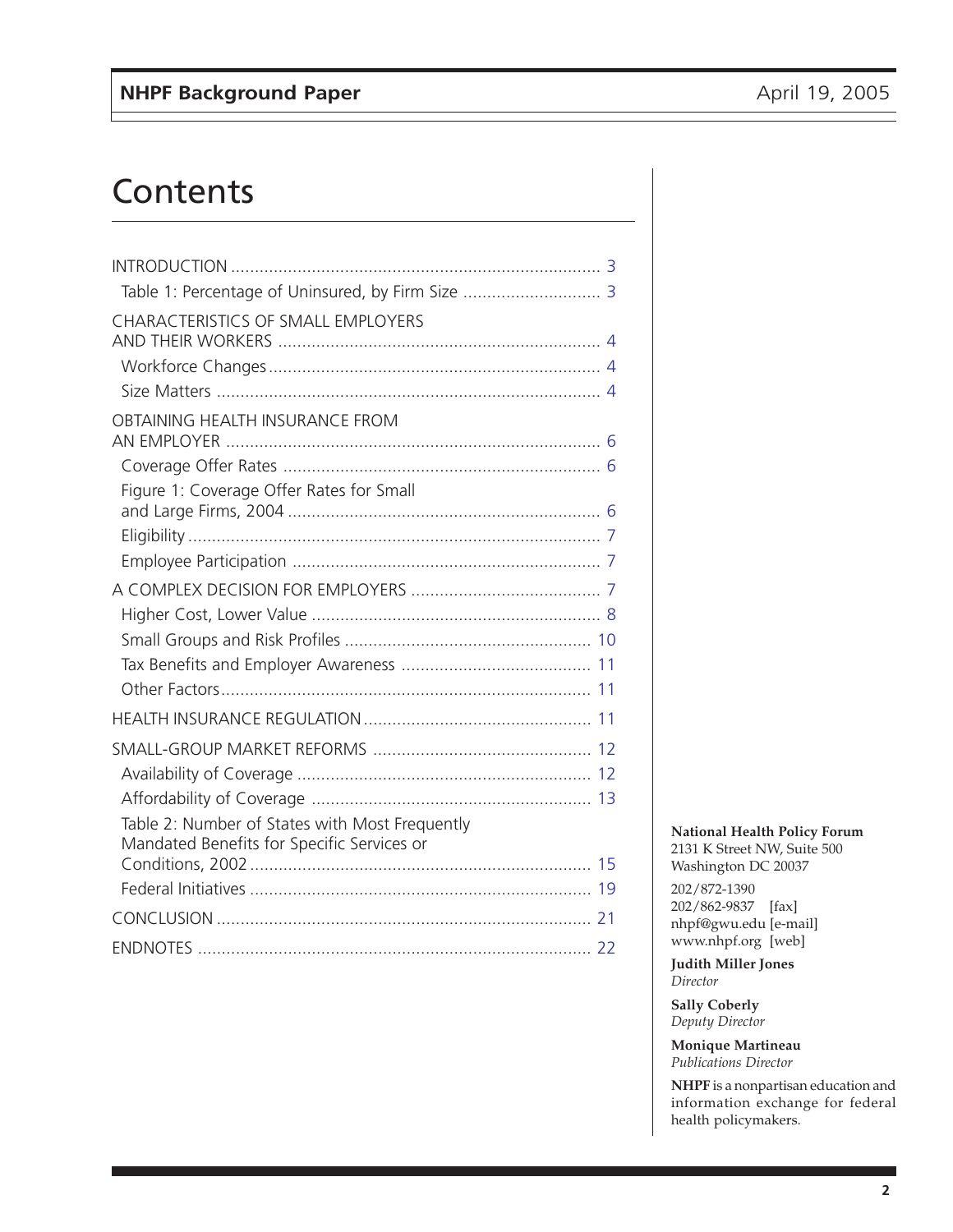## <span id="page-2-0"></span>Health Insurance Coverage for Small Employers

The rising number of uninsured in the United States*—*44.7 million in 2003*—*remains one of the most critical concerns facing policymakers today. As the cost of health care rises yearly, it has become increasingly necessary for Americans to obtain health insurance coverage, which enables individuals to protect themselves against the potential risk of costly health expenses. By spreading the risk, the cost of care becomes more predictable and affordable for the individuals involved.<sup>1</sup>

The primary vehicle for health insurance coverage in the United States is through the workplace. In 2003, 60.4 percent of Americans received coverage through their employer.<sup>2</sup> This number, however, has taken a downturn since 2000 when the figure was 63.6 percent. A decrease in employer-sponsored coverage, coupled with a rise in the number of uninsured, has led to reforms targeted at ensuring the continued availability of coverage for small employers and their workers.

Nearly all businesses that employ 200 or more workers offer health insurance coverage. Smaller firms, in contrast, have lower offer rates. The smaller a firm is, the less likely it is to offer coverage to its employees.3 Smaller groups have fewer persons to spread risk among, making their "risk profile" less predictable and more vulnerable to high-cost claims. Such claims greatly increase the cost to the insurer, which in turn raises premiums.

Workers employed by small firms, and their families, are more likely to be uninsured compared to those in households with an employee of a large firm (Table 1).4 More than three-quarters of businesses in the United States are considered small, and they employ nearly one-third of the private sector workforce.5 This portion of the workforce is left particularly vulnerable to being uninsured. In 2003, for example, half of the uninsured either worked in firms of fewer than 26 workers or were self-employed.<sup>6</sup>

The problems of the uninsured are well documented. They often forgo needed care, experience less continuity and poorer quality of care, and suffer financial stress (including "medical bankruptcies") as a result of costly medical bills.

In order for this current employer-based system to survive, affordable health insurance coverage must be made more accessible to small employers. A number of federal and state efforts to expand coverage and stabilize this market have met with limited success. Newer initiatives continue to be debated and show varying degrees of promise.

#### **TABLE 1 Percentage of Uninsured, by Firm Size**

| No. of Workers       | Percent<br>Uninsured |
|----------------------|----------------------|
| <b>Fewer than 10</b> | $35.5\%$             |
| 10 to 24             | $28.7\%$             |
| 25 to 99             | $20.7\%$             |
| 100 to 499           | $15.7\%$             |
| 500 to 999           | 13.9%                |
| 1,000 or more        | $12.8\%$             |

*Source: Paul Fronstin, "Sources of Health Insurance and Characteristics of the Uninsured: Analysis of the March 2004 Current Population Survey," Employee Benefit Research Institute, Issue Brief 276, December 2004, 12.*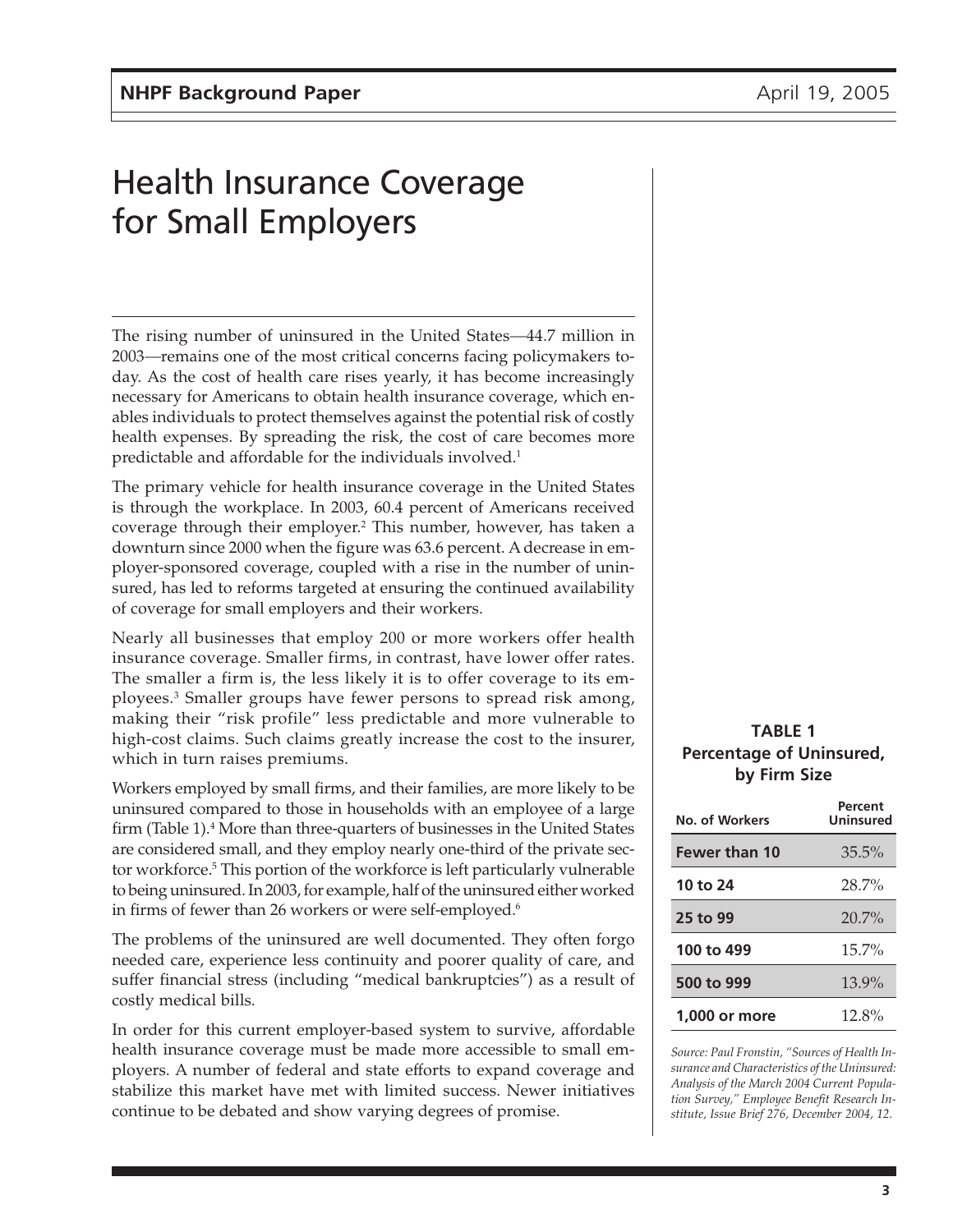#### <span id="page-3-0"></span>**CHARACTERISTICS OF SMALL EMPLOYERS AND THEIR WORKERS**

There are many reasons small businesses find it difficult to provide coverage to their employees. Cost remains the most significant one. In the last few years, double-digit increases in premiums have continued to outpace the growth in inflation and employee earnings. A firm's characteristics, including whether a small firm is a component of a larger business, the composition of its workforce, and the industry of which it is a part, are also important factors in assessing an employer's ability to access affordable health coverage for its employees.

### **Workforce Changes**

To best examine any component of health insurance coverage in America, it is helpful to understand some underlying trends in the workforce. Jobs have shifted away from manufacturing in the United States; with a total of 14.3 million jobs, manufacturing employment is at its lowest in more than 50 years.<sup>7</sup> In the past, manufacturing has been the private sector leader in health insurance coverage for its employees. In 2003, over 69 percent of workers within the manufacturing sector were covered by their own employer's plan, second only to the public sector in which 74 percent were covered.<sup>8</sup> As manufacturing jobs continue to diminish, the number of workers with employer-sponsored coverage is likely to follow.

The U.S. workforce has also developed a greater reliance on part-time, temporary, and contract workers.<sup>9</sup> These workers are much less likely than full-time workers to be eligible for coverage. In 2004, 23 percent of firms offered health coverage to their part-time employees; 4 percent offered benefits to temporary employees.<sup>10</sup>

#### **Size Matters**

Studying this issue of small business and insurance access becomes complicated by the varied use of the term "small" (see text box, next page). Often conflicting, definitions among federal and state laws, as well as the organizations that conduct research on small businesses, can make discussion of insurance and small business quite confusing.

The U.S. Small Business Administration (SBA) uses different "size standards" that vary from industry to industry (that is, manufacturing, retail trade, transportation, health care) to determine eligibility for SBA programs. These standards use criteria based either on a firm's average annual receipts or on the average number of workers employed by a firm (500 employees, or 100, depending on the industry).<sup>11</sup> The Health Insurance Portability and Accountability Act (HIPAA) of 1996 set the threshold much lower, defining a small employer as one that employs between 2 and 50 people. Most states use the definition set by HIPAA, although some states include groups of 1 in their definition.<sup>12</sup> Studies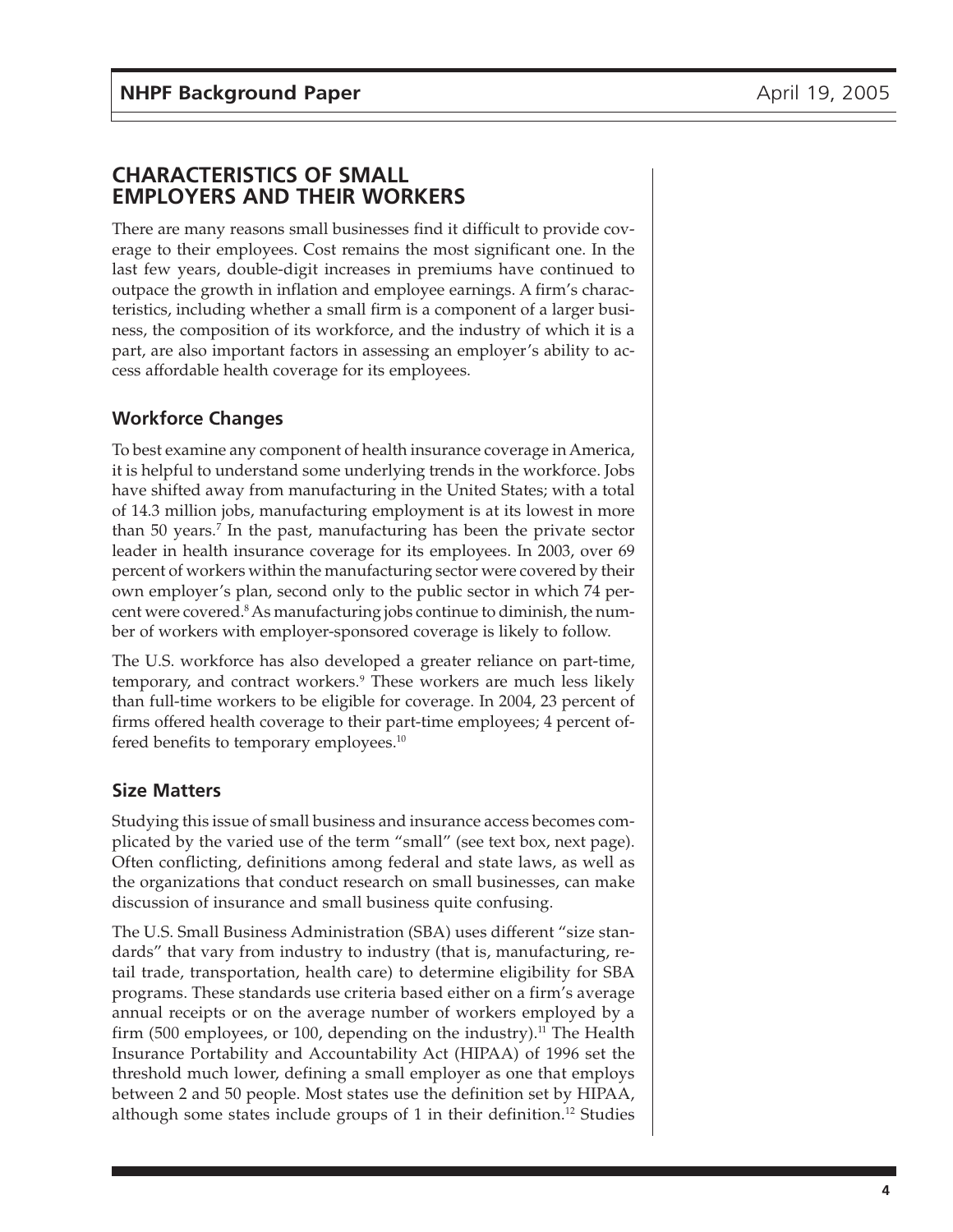## **DEFINING "SMALL BUSINESS"**

#### **The threshold for what constitutes a small business is determined in a variety of ways.**

**HIPAA —** This federal law defines a small employer as having between 2 and 50 employees.

**State-Level Reform** — States apply their small group reform laws to groups of either 1 to 50 or 2 to 50, with the exception of Missouri, which defines a small group as 3 to 25.\*

**SBA —** The SBA definition varies from industry to industry and is based on a set of "size standards," which are almost always stated in terms of number of employees or average annual receipts. The SBA has established two widely used size cutoffs for what they consider small: 500 employees for most manufacturing and mining industries and \$6 million in average annual receipts for most nonmanufacturing industries. However, many exceptions exist.\*\*

**Kaiser Family Foundation–Health Research and Educational Trust —** In their jointly published *Employer Health Benefits Annual Survey,* the term "all small firms" includes those employers with 3 to 199 workers. Some findings are broken down to reflect subsets of small employers.

**Employee Benefit Research Institute —** Their "Small Employers and Health Benefits" survey defines a small employer as having between 2 and 50 employees.

- *\* The Henry J. Kaiser Family Foundation, http://statehealthfacts.org.*
- *\*\* For more information on the Small Business Administration's size standards, see the SBA's "Guide to Size Standards," available at www.sba/gov/businessop/standards/guide.html.*

compiled from independent and scholarly research regarding small employer benefits do not use a standard definition of a small business, making direct comparison of such studies difficult.

Small firms are different from their larger counterparts in a number of ways. Most have been in existence for a shorter period of time and are more likely to be located in rural areas.<sup>13</sup> A greater percentage of a small business' workforce focuses on goods and services rather than on administrative functions, such as management and sales.14 Even among small firms, those that do offer health coverage to their employees often have very different profiles than those that do not. This is discussed further in the next section.

Just as small firms are different from large ones, so too are their employees notably distinct. Employees of small firms tend to have lower wages than employees of large firms, which might make them more vulnerable to high health care costs. Small firms employ a greater proportion of parttime workers than larger employers. They also employ a greater number of female workers, twice as many Hispanic workers, more workers under the age of 25, and twice the number of workers older than 65.15 A greater proportion of workers in small businesses have a high school diploma or less.16 Employees of small business are also more likely to be receiving public assistance.<sup>17</sup>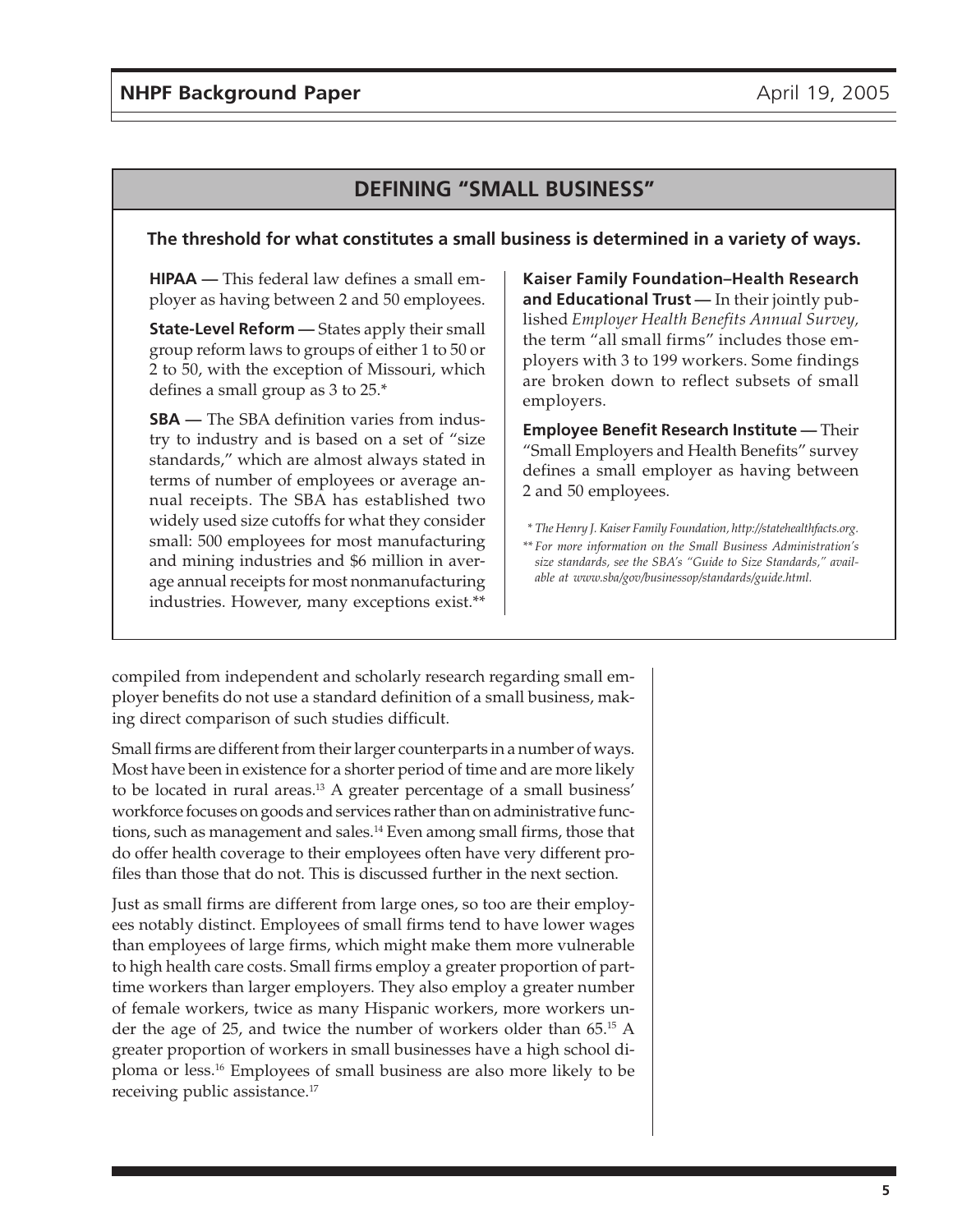#### <span id="page-5-0"></span>**OBTAINING HEALTH INSURANCE FROM AN EMPLOYER**

Studies have shown that the smaller the firm, the less likely it is to offer health insurance,<sup>18</sup> leaving employees of small businesses more susceptible to being uninsured. Is coverage simply unavailable to these employees? Are they not able to afford the coverage offered?

In all cases, employees seeking employment-sponsored coverage must meet three requirements: (*a*) the employer must offer health insurance coverage, (*b*) the employee must be eligible for the coverage, and (*c*) the employee must accept the employer's offer and be able to make any financial contribution required by the employer.

#### **Coverage Offer Rates**

Offer rates are important measures of insurance availability because most employees who are offered coverage choose to participate.<sup>19</sup> A smaller percentage of employees of small firms are offered health insurance coverage than their counterparts in larger firms (Figure 1). Firms with 3 to 9 employees have a 52 percent offer rate, whereas firms with 25 to 49 employees have an offer rate of 87 percent. Nearly all employers with 50 or more employees offer health coverage.<sup>20</sup>

Characteristics other than firm size have also been shown to affect offer rates, such as the level of income of the employees, the percentage of fulltime workers employed, and the extent to which employees are unionized. Firms that employ higher income workers, a greater proportion of



**FIGURE 1 Coverage Offer Rates for Small and Large Firms, 2004**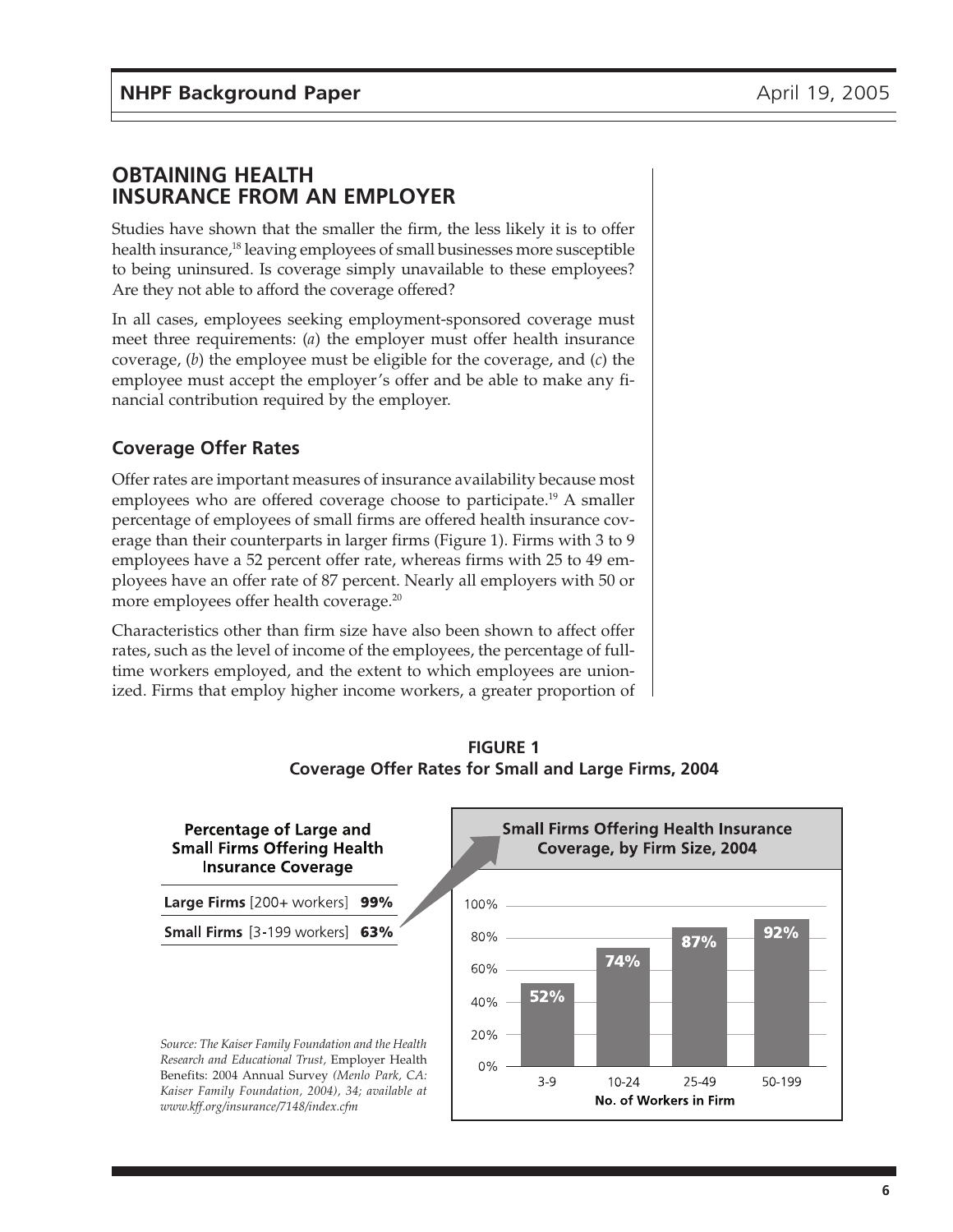<span id="page-6-0"></span>full-time workers, and a greater number of unionized employees are more likely to offer coverage.<sup>21</sup> More than two-thirds of small firms employing low-wage workers do not offer coverage.<sup>22</sup> Moreover, firms whose worker profile includes a greater proportion of employees who are female, who are under age 30, and who are minorities tend to have lower offer rates.<sup>23</sup>

#### **Eligibility**

Even if an employer offers health insurance coverage, eligibility requirements may exclude certain employees. For example, most small firms do not extend health coverage to part-time or temporary employees, and many impose waiting periods for newly hired personnel.<sup>24</sup>

### **Employee Participation**

The financial contribution required of employees appears to be the most significant reason given by uninsured workers for not accepting their employer's offer of health insurance coverage. Among employees who are eligible for their employer's coverage but decline, more than 52 percent cite cost as the reason for not participating in their employer's health plan.25

Many employers require a financial contribution by their employees to help offset the expense of insurance premiums. In an effort to encourage more prudent use of services among those who do enroll, most employers also design their insurance coverage in a way that requires additional contributions in the form of deductibles, copayments, or coinsurance.

Cost is an even greater concern when an employee wishes to obtain family coverage. The percentage of employees who accept their employer's offer of dependent coverage is lower than the acceptance rate for employee coverage alone.<sup>26</sup> Small employers report that 35 percent of their employees decline dependent coverage due to concerns about cost.<sup>27</sup> The Kaiser Family Foundation reports that 42 percent of small employers (defined as 3 to 199 employees) absorb the full cost of the premium for single coverage, but these employers contribute less, on average, to family coverage. Workers in small firms contribute an average of \$43 per month for single coverage and \$282 per month for family coverage. Employees in large firms, in comparison, contribute \$48 for single coverage and \$195 for family coverage.<sup>28</sup> (In 2004 the average monthly cost among all small and large firms for single coverage was \$308; for family coverage, it was \$829.29)

## **A COMPLEX DECISION FOR EMPLOYERS**

Whether to offer health insurance coverage can be a complicated decision. Employers must look at the compensation given to their workers relative to what they produce. Employers make decisions about offering health insurance coverage in the context of the overall employee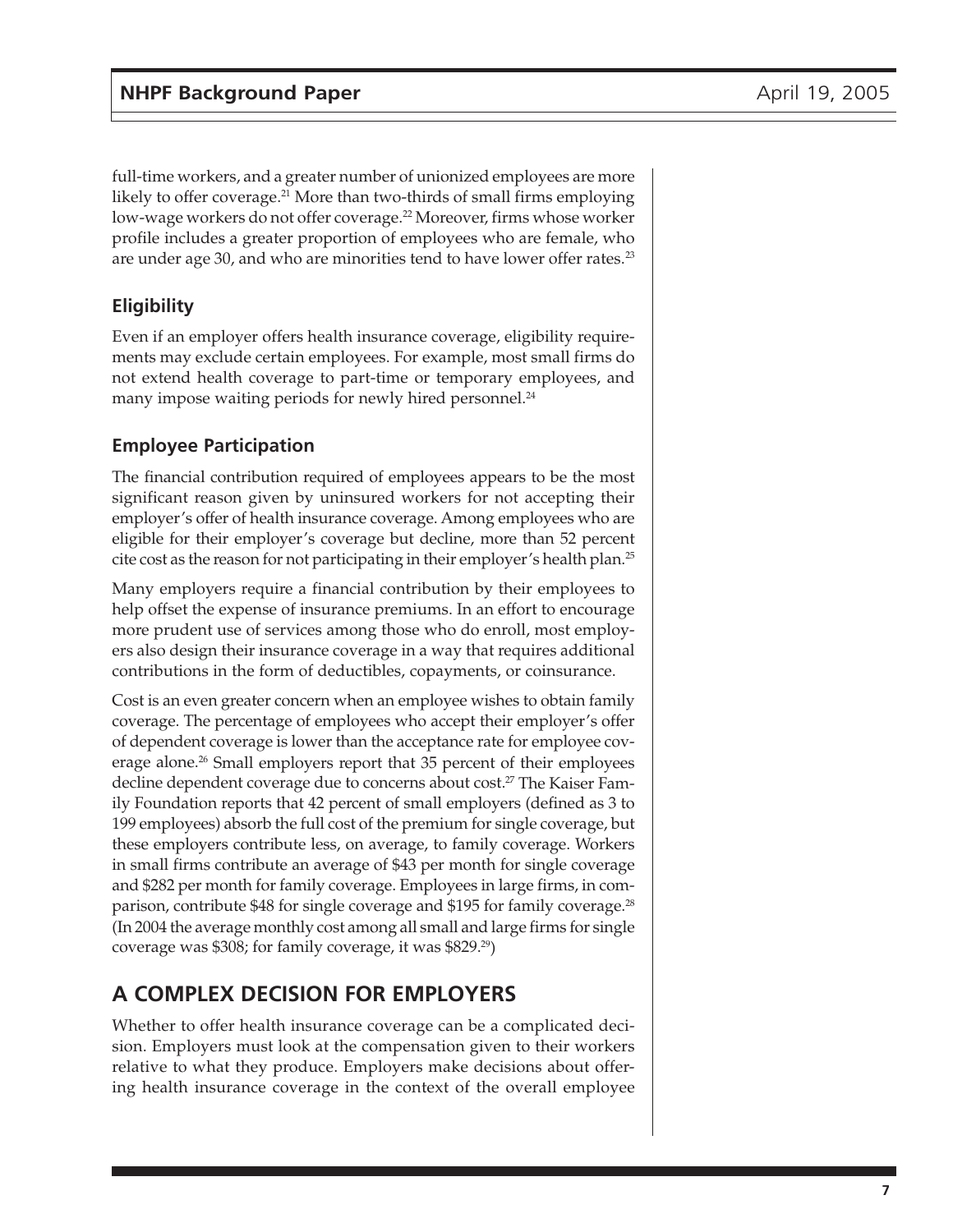<span id="page-7-0"></span>compensation package that may include other benefits, wages, and/or bonuses. Wages are compromised to cover the cost of health coverage, known as "noncash compensation." The degree of competitiveness of the labor market in which the firm is operating and whether competing employers are offering coverage to workers with similar skills may also influence an employer's decision. Employers must also make decisions about offering health coverage and other benefits versus using their resources for other business-related expenses, such as equipment.

All employers must assess the true costs and benefits associated with the provision of health insurance and must determine whether offering it is in their best interest and in that of their employees. This is particularly challenging for small employers, who often lack dedicated benefits staff with expertise in these issues.

Despite the high cost of premiums and the cost of administering the benefit, small employers cite many important business reasons for offering health insurance coverage to their employees. A majority say they provide such benefits because it helps with employee recruitment, increases employee loyalty, and decreases turnover.30 Many also note that these benefits positively affect employee attitude, performance, and health.<sup>31</sup> The most important reason for offering health insurance coverage, small employers say, is that "it is the right thing to do."32 Those who do not offer coverage also cite a number of different reasons, including a belief that their employees have coverage elsewhere.<sup>33</sup> The most significant reason for an employer's decision to not offer health benefits, however, is cost.

#### **Higher Cost, Lower Value**

Cost is the most significant reason employers give for not offering health insurance coverage. Almost 80 percent of employers who did not offer health insurance have chosen not to do so because of financial concerns.<sup>34</sup> For small and large firms, average annual premiums are similar: \$3,695 for single coverage and \$9,950 for family coverage.35 Though these were the average premiums among those employers who offered coverage, employers who chose not to offer coverage may have faced even higher premiums. And, as with all averages, they fail to shed light on outlying figures.

Furthermore, the cost of health insurance has been rising. Since 2001, the cost of employer-based coverage has increased by 59 percent.<sup>36</sup> Between 2003 and 2004, premiums increased an average of 11.2 percent, significantly faster than other economic indicators: inflation rose 2.3 percent and wages rose 2.2 percent.<sup>37</sup> Increases in premiums were comparable for small and large firms overall, but firms with 3 to 24 employees did experience slightly higher increases of 13.6 percent.<sup>38</sup>

**Cost is the most significant reason employers give for not offering health insurance coverage.**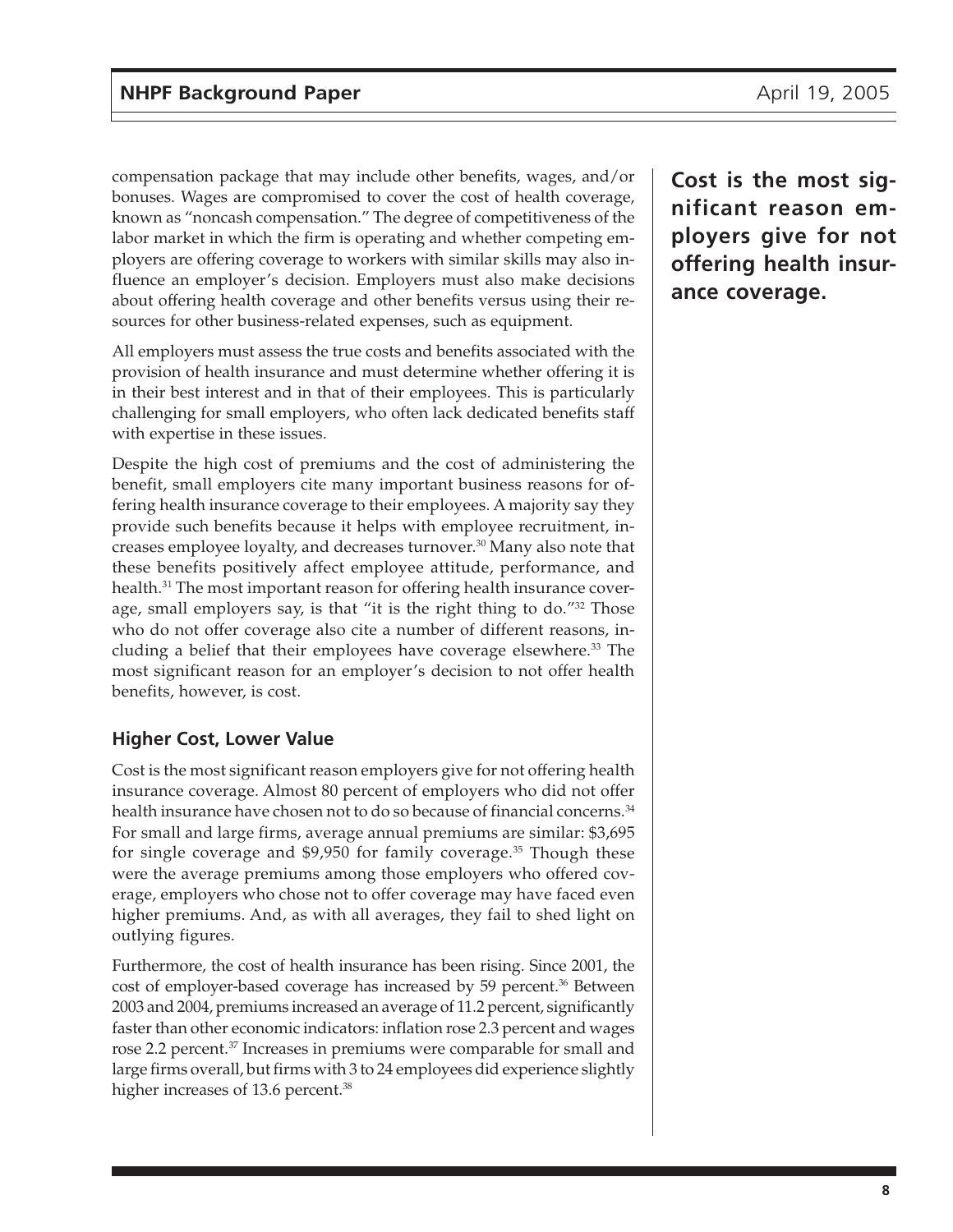Although average annual premiums are comparable between small and large firms, the value of the coverage purchased by small employers may be less. A number of studies, including one conducted by the U.S. General Accounting Office (GAO, now known as the Government Accountability Office), found that the coverage purchased by small employers, though similarly priced, often required higher cost sharing from employees.<sup>39</sup> For one type of plan, average annual deductibles for firms with 3 to 199 employees were nearly \$200 higher than those for firms that employed more workers.40 Plans purchased by small employers often excluded certain benefits, such as mental health or chiropractic care. Overall, small employers received less comprehensive coverage than their larger counterparts for the same cost.

Why do small employers receive less value for their health insurance premium dollar? One factor is that administrative costs associated with providing coverage for these groups are higher. Larger firms typically hire internal human resources staff and/or hire consultants to manage their employee benefits programs. In contrast, many smaller employers rely on insurance brokers to perform many of the functions related to benefits administration, including everything from securing price information from insurers to educating employees about different benefit options and assisting employees if their claims have been denied.<sup>41</sup> It is estimated that at least half of all employers with fewer than 50 employees work with brokers.42 The functions performed by brokers, however, do come at a price. Brokers typically receive commissions from insurers, ranging from 2 to 8 percent according to one study, in exchange for selling their products.<sup>43</sup> Unlike the cost of services performed by staff or consultants, broker commissions are usually built into the premiums that insurers charge small employers—even for small employers who do not use a broker's services.<sup>44</sup>

Because small businesses have fewer workers, administrative expenses incurred by the insurer, such as billing and enrollment, represent a greater share of the premium for each worker. Also, when dealing with many small employers, the insurer must perform the same administrative functions multiple times and in different locations. Brokers add these administrative expenses to premiums through a charge known as a "loading factor."45

Despite these costs, small employers have little choice but to rely on commercial insurers. Their larger counterparts often self-insure, that is, they directly fund the costs of their employees' covered health care and assume the risk of potentially costly care.<sup>46</sup> The size of small employers makes self-insurance too risky; even a limited number of highcost claims could affect the financial solvency of a small employer. Small employers typically offer fully insured plans—plans that are purchased from a commercial insurer or a managed care organization that bears the risk of the cost of care—and are left with limited power to negotiate with insurers to secure favorable premiums or more attractive benefit packages.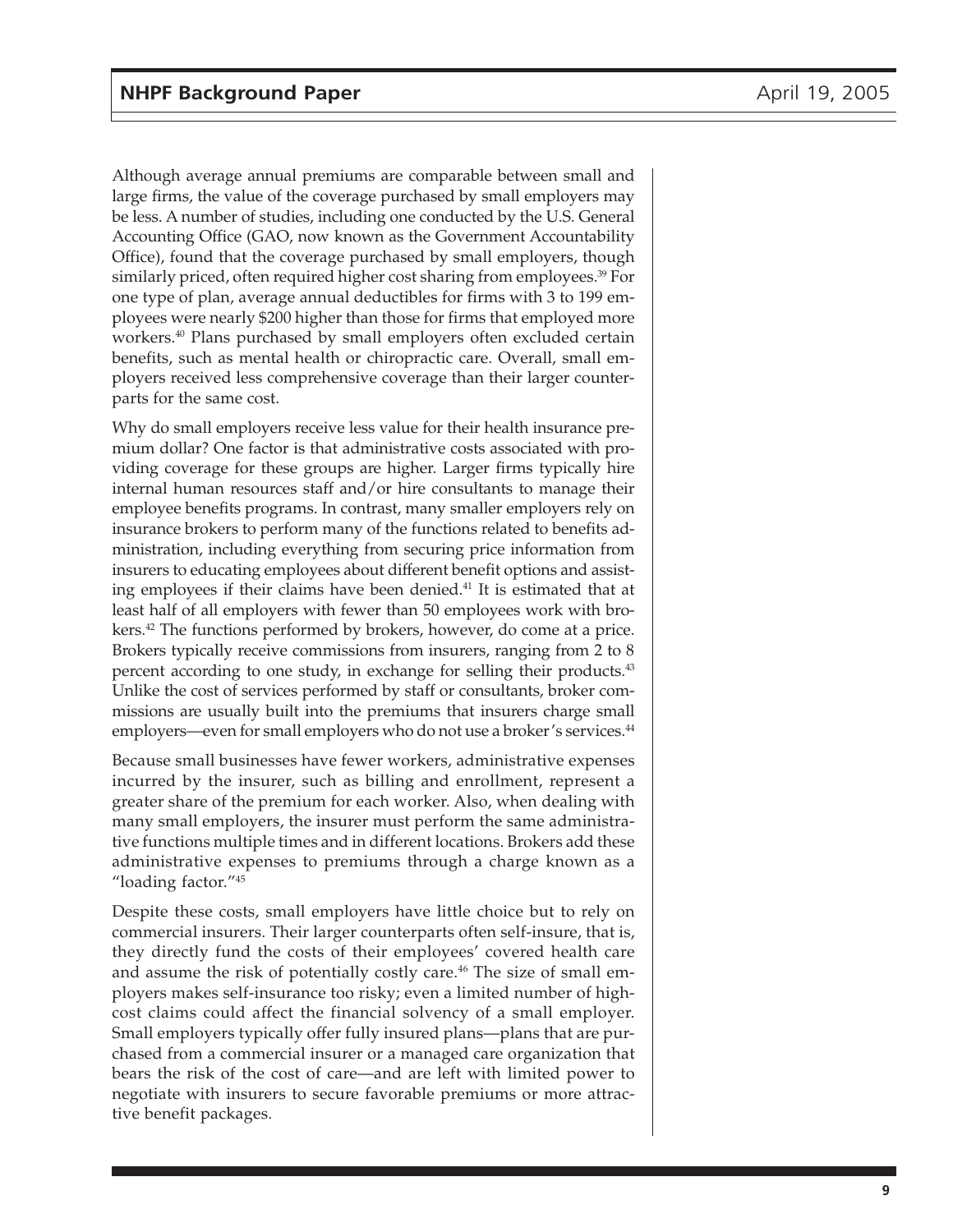#### <span id="page-9-0"></span>**Small Groups and Risk Profiles**

The risk profile for small employer groups is more variable than that for larger groups because the average cost of care for a small group is less predictable; an individual with high-cost claims will have a greater effect on the average costs for a small group than a large one. Smaller groups also raise insurer concerns about "adverse selection," which occurs when a disproportionate share of individuals in poor health enrolls in a plan.<sup>47</sup> As the proportion of individuals with high costs rises in a group, so do the average costs and premiums. This coverage becomes less valuable to employees with low health care costs, and these higher premiums may prompt them to leave the group. This creates a vicious cycle in which only the sickest individuals remain and the pool experiences what is known as a "death spiral."48

To reduce the risk of adverse selection, health insurers commonly require small employers to contribute some portion (sometimes 50 percent) of the health insurance premiums for their employees and may also require that a certain percentage of eligible employees participate in the plan. Very small employers are often required by the insurer to pay 100 percent of employee (but not dependent) premiums.

To further reduce the potential risk associated with small groups, insurers may opt to go through a medical underwriting process before offering a plan. This involves reviewing the health status and claims history of the individuals in the group and setting the premiums and terms of coverage accordingly. This process of medical underwriting is costly; because it is usually not done for large groups, underwriting is another factor that contributes to the increased administrative cost of covering small groups.49 Certain state and federal laws, however, limit insurers' ability to deny coverage to certain groups or to charge one group significantly higher premiums than another group. State guaranteed issue laws require insurers to provide coverage to all small employer groups that apply, and almost all states limit the extent to which premiums may vary from group to group on the basis of the health status and other characteristics of the group. (These laws are discussed in greater detail in the "Small-Group Market Reforms" section below.)

Another mechanism used by insurers and self-insured employers to protect themselves from very high-cost cases is the purchase of reinsurance (insurance purchased by an insurer that provides some level of protection from a portion of the risk that it has assumed), also known as stop-loss coverage.50 Reinsurance can be purchased on an aggregate or individual basis. Aggregate reinsurance protects against the total amount of claims over a certain threshold, whereas individual reinsurance protects against individual claims that reach a defined level.<sup>51</sup>

**Smaller groups raise insurer concerns about "adverse selection."**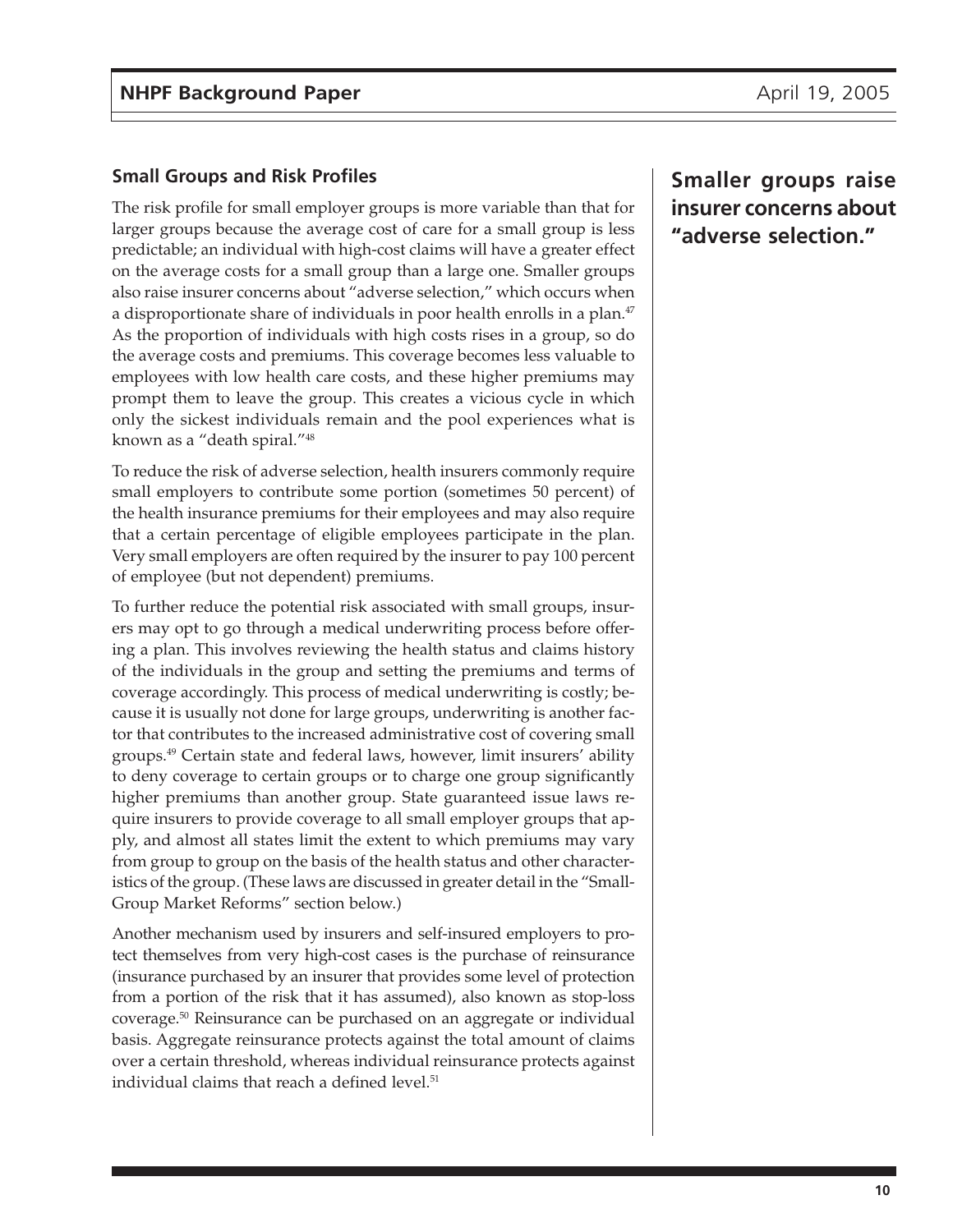#### <span id="page-10-0"></span>**Tax Benefits and Employer Awareness**

There is a lack of awareness on the part of small employers, and in some cases their brokers, regarding tax benefits and other market protections designed to make coverage more accessible and affordable. A survey of small employers in 2002, for example, found that 57 percent of employers surveyed did not know that health insurance premiums were fully deductible as a business expense.<sup>52</sup> Many were also unaware of other state and federal laws that aimed to improve the accessibility and affordability of coverage, including rate regulations and guaranteed issue requirements. This survey found that, of those questioned, "60 percent did not know that, under federal law, insurers may not deny health insurance coverage to small employers even when the health status of their workers is poor."53 A similar survey of employers in California found that many had a limited understanding of their rights or the options available to them in the small-group market.<sup>54</sup>

These misperceptions about the availability and cost of coverage could be affecting decisions about whether to offer insurance coverage. Raising awareness of market protections among small employers, therefore, could increase the number of employers that offer health insurance coverage.

#### **Other Factors**

Concerns not related to cost may also surface for small employers as they contemplate offering health coverage. Small employers often cite the uncertainty of revenue as a deterrent to providing such benefits. Others maintain that most of their employees have alternative coverage or are unable to afford it. Still others cite their high employee turnover or high number of seasonal or part-time workers as a reason to not offer coverage.55 Whether their competitors offer health benefits may also play a role in a small employer's decision. In a particular labor market, employers may not need to offer such benefits to attract and retain workers and thus may not see the value in doing so.

## **HEALTH INSURANCE REGULATION**

States have primary responsibility for the regulation of health insurance. States issue licenses to organizations that provide health insurance coverage and review the financial viability and business practices of insurers. States may review insurers to ensure that they guarantee the issue and renewability of insurance plans. They may also mandate the coverage of certain benefits. Regulating premiums is another key function performed at the state level. The extent of this regulation differs from state to state, but these regulations are intended to increase access by controlling the cost of coverage.

Although the states are the primary regulators of health insurance, federal laws also apply, often leading to a complex and confusing overlay of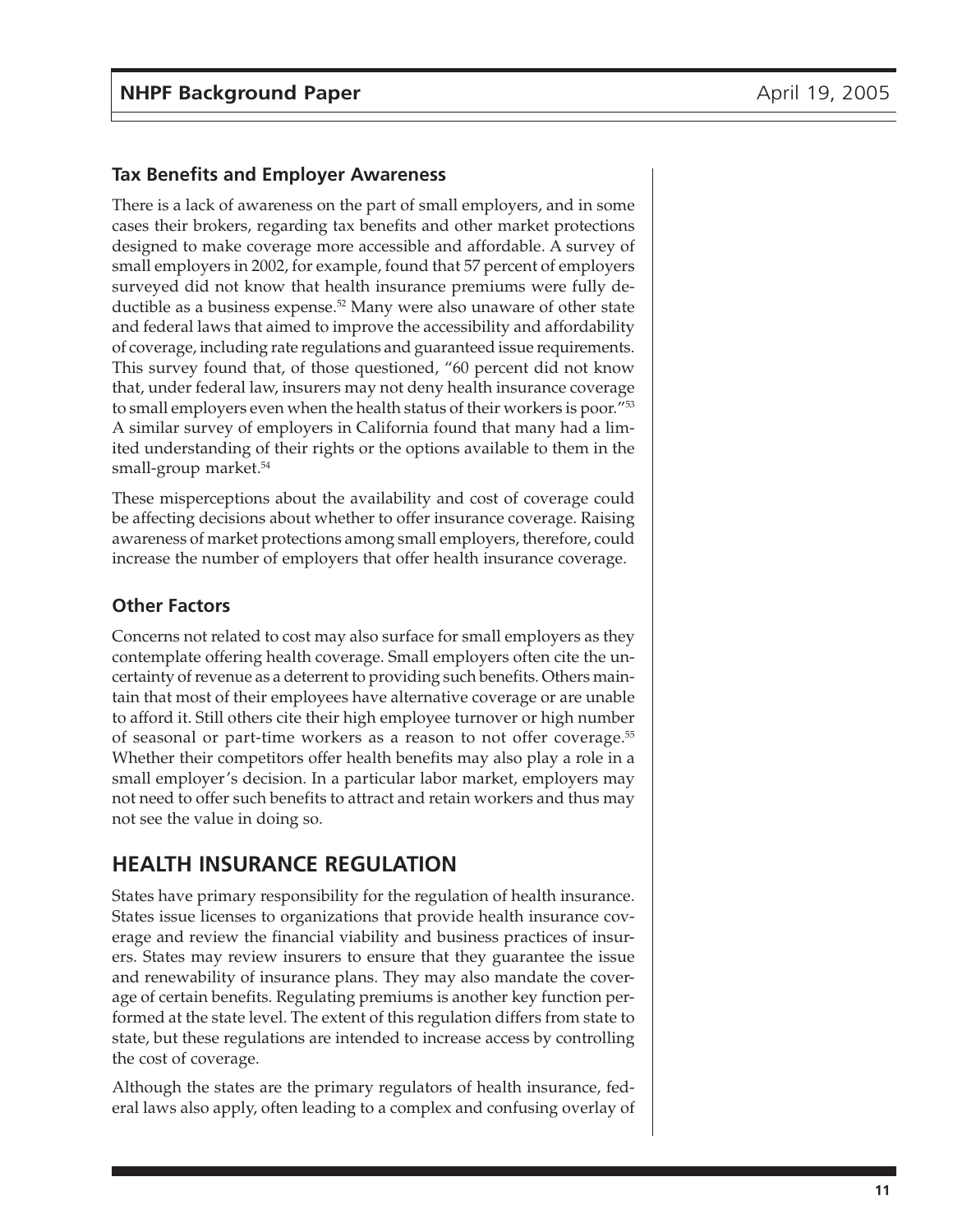<span id="page-11-0"></span>state and federal regulation. The two federal laws with the most significant impact on health insurance regulation are the Employee Retirement Income Security Act (ERISA) and HIPAA. ERISA was enacted in 1974 to provide oversight of employee benefit programs, including pensions and health insurance coverage. Enforced by the Department of Labor (DOL), ERISA includes a series of reporting and disclosure requirements, fiduciary requirements, and procedures by which beneficiaries file claims.<sup>56</sup> Most notable among its provisions, however, is the "preemption provision," which, in essence, acknowledges states' rights to regulate the business of insurance while exempting self-funded (also known as "self-insured") employer health plans from such regulation.

HIPAA was enacted in 1996 in an effort to increase the availability of insurance coverage, particularly for workers who change or lose their jobs. HIPAA provided new rights and protections for workers of small businesses with 2 to 50 employees by establishing rules related to portability, preexisting condition exclusions, nondiscrimination, guaranteed renewability, and guaranteed issue. Because HIPAA sets a floor, rather than a ceiling, for standards related to the availability of coverage, many states offer greater protections than those required by HIPAA.

In addition to the above requirements, federal law also requires the coverage of a small number of benefits, including pregnancy and related conditions<sup>57</sup> and minimum lengths of stay for mothers and newborns after childbirth. These mandated benefits apply to both fully insured plans and self-insured plans.

## **SMALL-GROUP MARKET REFORMS**

To respond to the challenges faced by small employers, states have enacted small-group health insurance market reforms to enhance the health insurance options available to small employers. These include HIPAAstyle protections, as well as a variety of initiatives, such as group purchasing cooperatives and exemptions from state mandates. In some cases, these reforms have met with limited success. Brief explanations follow of proposed or enacted reforms and some of the concerns they raise.

### **Availability of Coverage**

Prior to the passage of HIPAA, many states had laws relating to the availability of coverage within the small-group market. HIPAA established a basic level of access to coverage across all states, but preserved states' ability to enforce their own laws that may exceed the federal protections.

**Guaranteed issue —** Guaranteed issue laws require insurers participating in the small-group market to offer coverage to any small employer that applies, regardless of the health status or prior claims experience of the members of the group. In turn, all premiums must be paid and other **In some cases, smallgroup market reforms have met with limited success.**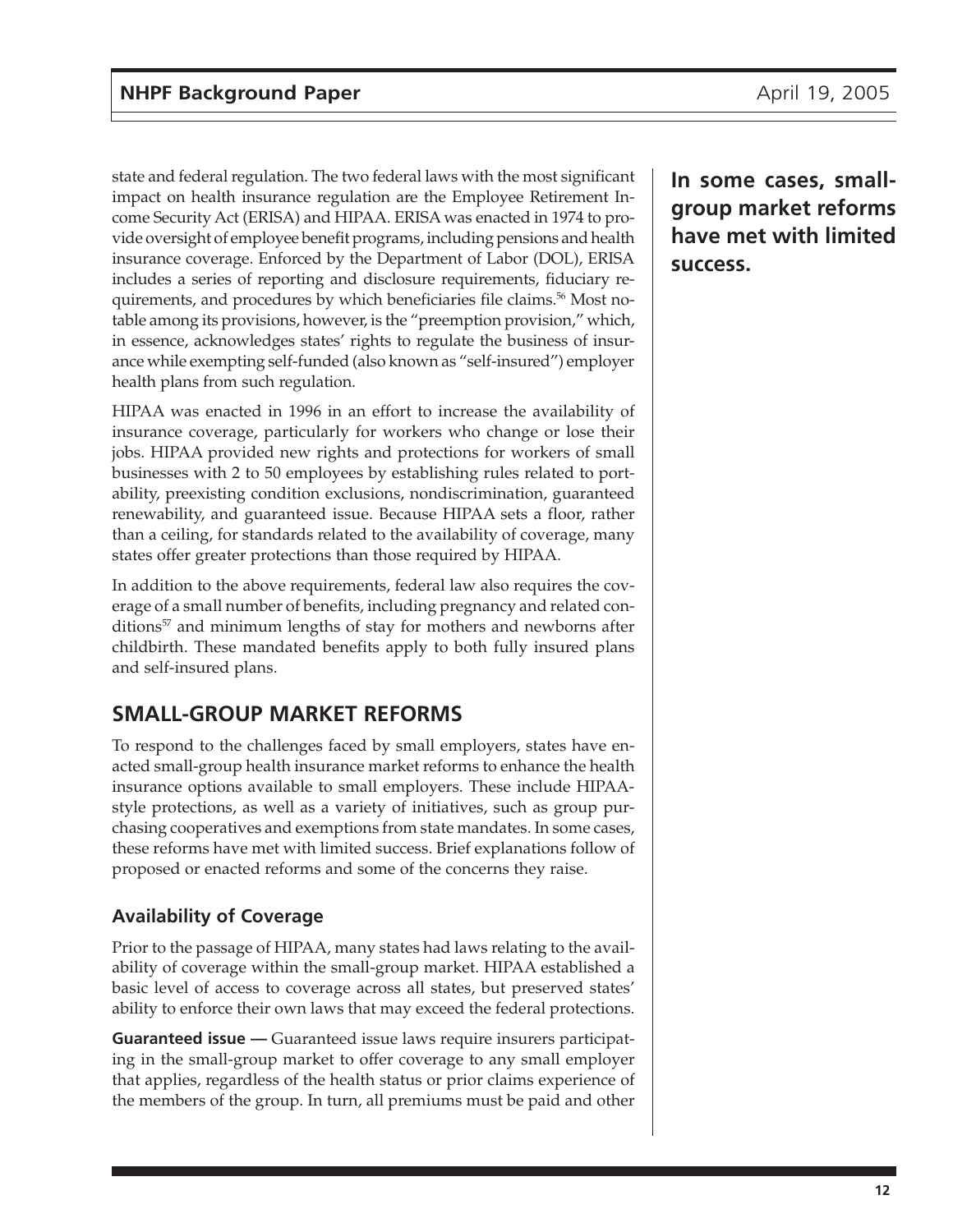<span id="page-12-0"></span>applicable requirements fulfilled.<sup>58</sup> These laws ensure access to coverage but do not address premiums, though nearly all states combine their guaranteed issue laws with rate regulation in the small-group market.

**Guaranteed renewability —** Guaranteed renewal laws require insurers to continue an employer's coverage at the employer's option. Exceptions to this rule occur if required premiums are not paid or if the insurer withdraws from a particular geographic area.<sup>59</sup> These laws are intended to prevent an insurer from canceling coverage for a group that has experienced high-cost claims. In addition, most states govern the extent to which premiums may be adjusted upon renewal.

**Nondiscrimination —** The HIPAA nondiscrimination clause prohibits an insurer from applying different eligibility rules, offering different benefits, or charging a higher premium to any individual within a group on the basis of certain "health factors." These include, among others, health status, claims experience, medical history, and genetic information.

**Limits on preexisting condition exclusions —** Some plans limit coverage for conditions that predate a member's enrollment in their plan. Under this "preexisting condition exclusion," an insurer will not pay for treatment or services related to a condition that existed before an individual enrolled in the plan. In response to concern about these exclusions, states began to limit the amount of time after enrollment that an insurer can deny coverage for such conditions.

Through its small-group market reform provisions, HIPAA defined a preexisting condition as one for which medical advice, diagnosis, care, or treatment was recommended or received during the 6-month period before an individual's enrollment date. HIPAA prohibits insurers from excluding coverage for these conditions for more than 12 months (18 months for late enrollees) after a member's enrollment. In addition, an individual's exclusion period must be reduced (or eliminated) by the length of time that he or she has maintained continuous insurance coverage (that is, without a 63-day break) before enrollment.<sup>60</sup> A small number of states have opted to apply shorter time frames to their preexisting condition exclusion rules to provide greater protection to covered individuals.

**Portability —** Portability requirements protect workers and their families from losing their health insurance coverage when workers change or lose their jobs. These requirements prohibit insurers from subjecting individuals to preexisting condition exclusions when they move from one job to another, or when they move to the individual market from the group market, provided they have maintained continuous coverage.

#### **Affordability of Coverage**

Although HIPAA was enacted to increase the availability of health insurance coverage in the small-group market, it does not address the cost of that coverage. Almost all states, however, have some form of rate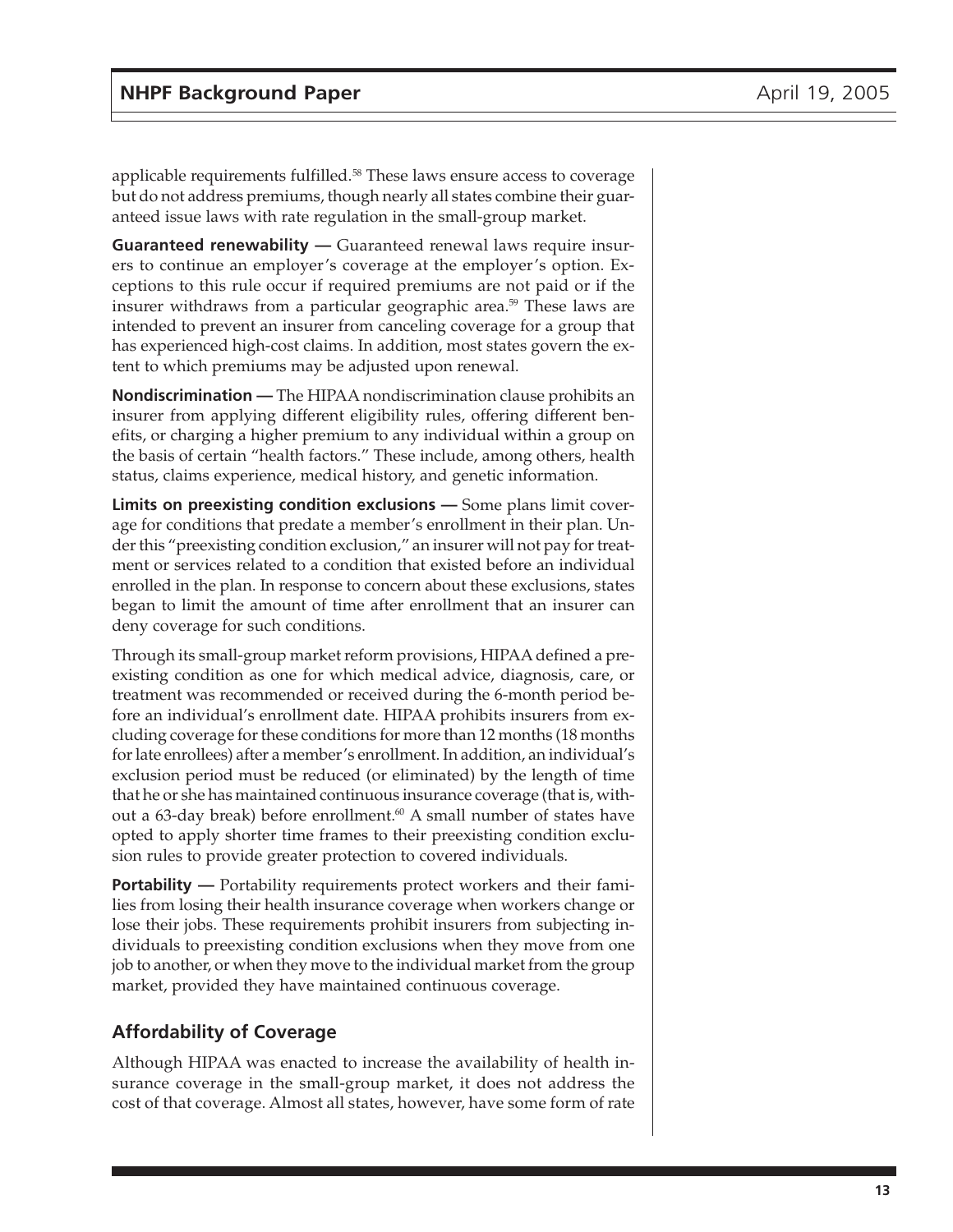regulation that dictates the factors on which premium determinations may rest, as well as the amount by which premiums may vary from group to group. States have addressed affordability in other ways as well: some allow small employers to band together to purchase health insurance as a group and some permit small employers to offer products that are exempt from state mandates. These efforts, and others, are discussed below.

**Rate restrictions —** Although almost all states regulate the way in which premiums can be set, there is great variability in the restrictiveness of these limits. As previously noted, federal law prohibits insurers from charging individuals within the same group different premium amounts on the basis of health-related factors. Different premiums are only permissible among employees who are not similarly situated; for example, they may be in the same group but located in a different geographic area, or they may be employed part time rather than full time.<sup>61</sup>

Most rate regulation centers on the permissible range of premiums that can be charged to different small employer groups for the same product and the factors (such as health status, age, or gender) on which differences may be based. State premium regulation typically falls into one of three categories: (*a*) pure community rating, (*b*) modified community rating, and (*c*) rating bands. These three approaches vary in the degree to which they allow insurers to consider certain risk factors in setting their premiums.<sup>62</sup>

■ **Pure community rating.** This represents the strictest and least common form of rate regulation. It requires that an insurer charge all employer groups of the same size the same rate for the same coverage. Consideration of health status or other characteristics is prohibited altogether. Rates may only differ on the basis of where an individual lives, the size of a covered family, and the benefit package. $63$ 

■ **Modified community rating.** This type of regulation prohibits rate variation based on individual health status but allows consideration of other factors, such as age and gender.<sup>64</sup>

■ **Rating bands.** Used by a majority of states, this form of regulation permits insurers to adjust a group's premiums on the basis of the health status of the members of the group, as well as a number of other factors. These bands, however, limit the difference between an insurer's highest and lowest premium rates charged to all small groups. Wider rating bands give insurers greater flexibility in the rates they can charge, whereas narrower bands are more restrictive. Certain states use rating bands to limit premium variation for all groups, taking into account all rating factors, including health status and other demographic factors. In contrast, many states use rating bands to control the variation in premiums based on particular factors. A state may permit rates to differ on the basis of health status, for example, with the groups in the poorest health paying two times that being paid by the healthiest groups.

## **Almost all states regulate the way in which premiums can be set.**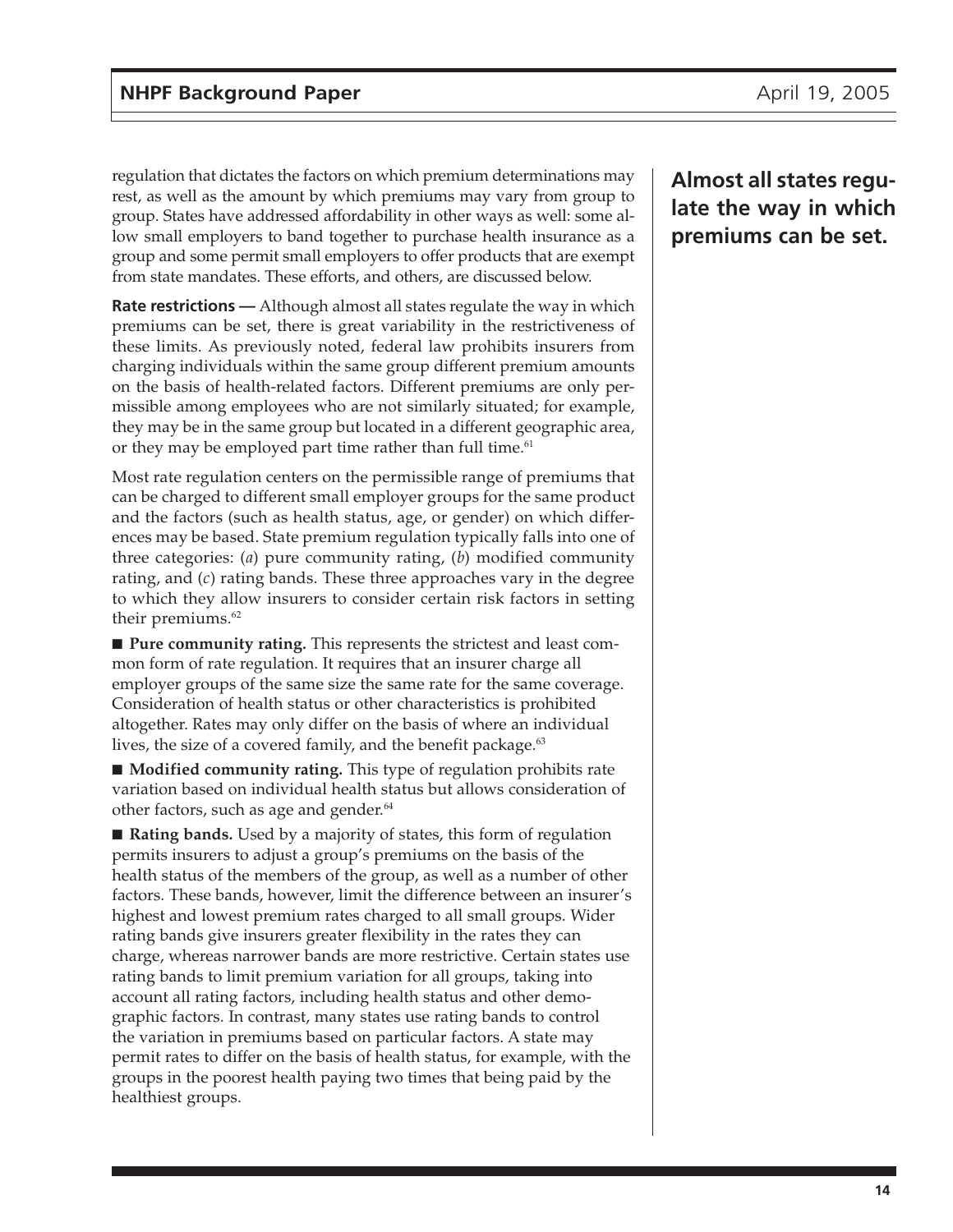<span id="page-14-0"></span>Some states combine elements of these different approaches into their small-group premium regulation. For example, a state may require each insurer to set a community rate and allow premiums to vary among small employers from this rate for certain factors, such as age and occupation.<sup>65</sup>

In addition to regulating the rates that may be charged for new coverage, most states also limit premium increases that may be applied when coverage is renewed.<sup>66</sup> Only a small number of states limit the frequency of rate increases for policyholders. Many states have requirements, based on the National Association of Insurance Commissioners' model regulation, that (*a*) permit rates to increase by the same percentage as the increase in rates for new business; (*b*) limit premium adjustments to 15 percent for claims experience, health status, and duration of coverage of a particular employer; and (*c*) allow certain adjustments for changes in coverage or individual characteristics, other than those listed above.<sup>67</sup>

**Exemptions from state-mandated benefit laws —** One fundamental difference between most small and large employers is the way in which they provide coverage to their workers. For the most part, small employers are fully insured, whereas large employers often choose to self-insure. This distinction is important because it determines whether certain state laws are applicable to the coverage involved. Whereas all coverage is subject to certain federal laws, including HIPAA and federally mandated benefits, self-insured plans are exempt from certain state regulatory requirements by virtue of ERISA.

Generally included among preempted laws are statemandated benefit laws. In order to sell health insurance in a state, under these laws, insurers must provide coverage for certain diseases, services, or providers, such as mental illness, mammograms, or chiropractors. Such laws became a prevalent form of regulation in the 1990s for states looking to ensure consumer access to certain coverage through their insurance (Table 2). The extent of these laws, the markets to which they apply (that is, smallgroup versus individual market), and the coverage they require varies from state to state. In 2002, some states had as few as 5 small-group benefit mandates, whereas others had as many as 32.68

Concerns about the rising cost of health insurance have recently placed these laws under increased scrutiny. State lawmakers find themselves weighing the benefits of such mandates against their cost. In their quest to make health insurance coverage more affordable and accessible for small employers, states have responded to concerns about state mandates in a variety of ways.

A number of states have enacted, and other states are considering, mandated benefit review laws that require

#### **TABLE 2 Number of States with Most Frequently Mandated Benefits for Specific Services or Conditions, 2002**

| <b>Service or Condition</b>        | No. of States |
|------------------------------------|---------------|
| <b>Mammography screening</b>       | 46            |
| <b>Diabetic supplies/education</b> | 43            |
| Off-label drug use                 | 33            |
| <b>Mental health parity</b>        | 30            |
| Formula for PKU infants*           | 27            |
| <b>Well-child care</b>             | 27            |
| <b>Alcoholism treatment</b>        | 26            |
| <b>Prostate cancer screening</b>   | 26            |
| <b>Cervical cancer screening</b>   | 24            |

*\* Infants with phenylketonuria.*

*Source: GAO, Private Health Insurance: Federal and State Requirements Affecting Coverage Offered by Small Businesses, September 2003, 13.*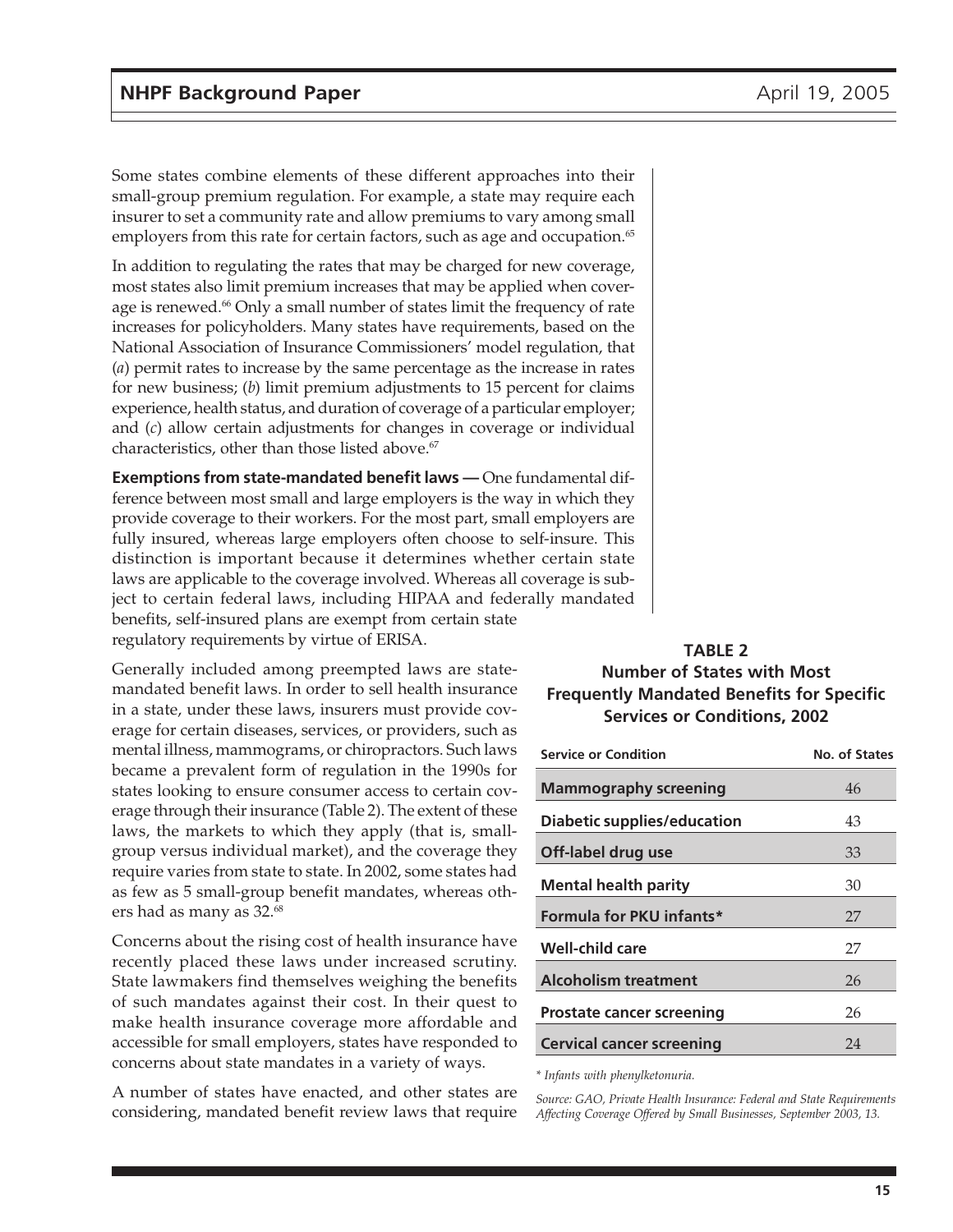an evaluation of the costs and benefits of mandates before they can be imposed. The goal of these efforts is to ensure that the proposed mandates do not adversely affect the cost or availability of health insurance coverage. Taking a different approach, other states have enacted legislation that (*a*) allows health plans to offer less costly policies that do not provide coverage for state-mandated benefits or (*b*) permits small employers to offer products exempt from mandated benefits and certain premium taxes. Still other states allow plans to offer high-deductible products that cover only catastrophic illnesses and injuries.

Due to ERISA exemptions for self-insured employers, opponents argue that state mandates fail to protect all consumers and drive up the cost of premiums, particularly for small employers, and ultimately lead to higher uninsured rates. The true cost of these mandates is difficult to quantify and varies significantly from state to state because it is based on the number and scope of the mandates imposed. Because many plans voluntarily offer benefits that are (or become) mandated, it is difficult to assess the increased cost that results from a particular mandate. $69$ 

As states move forward in their review of state-mandated benefit laws, tough questions will need to be addressed about the benefits and costs to all involved. Do such mandates actually increase access to care for the insured population? Do they drive up premiums for certain groups? If so, states will need to determine whether increased access to services is worth the additional cost. What are the long-term costs of failing to ensure access to certain services, such as preventive care? Is more limited coverage better than no coverage? Policymakers will need to evaluate the intended and unintended consequences of these mandates as they attempt to reach the competing goals of increased access to certain health care services and affordability of coverage.

**Group purchasing cooperatives —** Given the increased risk and cost of insuring small employers, proposals have emerged that enable small firms to join together to experience the advantages known by larger businesses. In 2000, 20 states had laws that permitted employers to form purchasing cooperatives for the purpose of securing health insurance for their employees.<sup>70</sup> The design of these group purchasing arrangements varies greatly among states. Some are governed and managed by the state, others are managed privately; some offer employees a choice of all plans in a given area that participate in the cooperative, others allow employers to select plans.<sup>71</sup> Insurance purchased through state group purchasing cooperatives is bound by all applicable state laws, such as rate regulations and solvency requirements.

Small employers that band together as one large group would, in theory, be able to negotiate better premiums with insurers, reduce certain administrative costs, and improve their risk profile. This, in turn, would lead to more favorable health insurance premiums and an expanded choice of plans from which to choose.72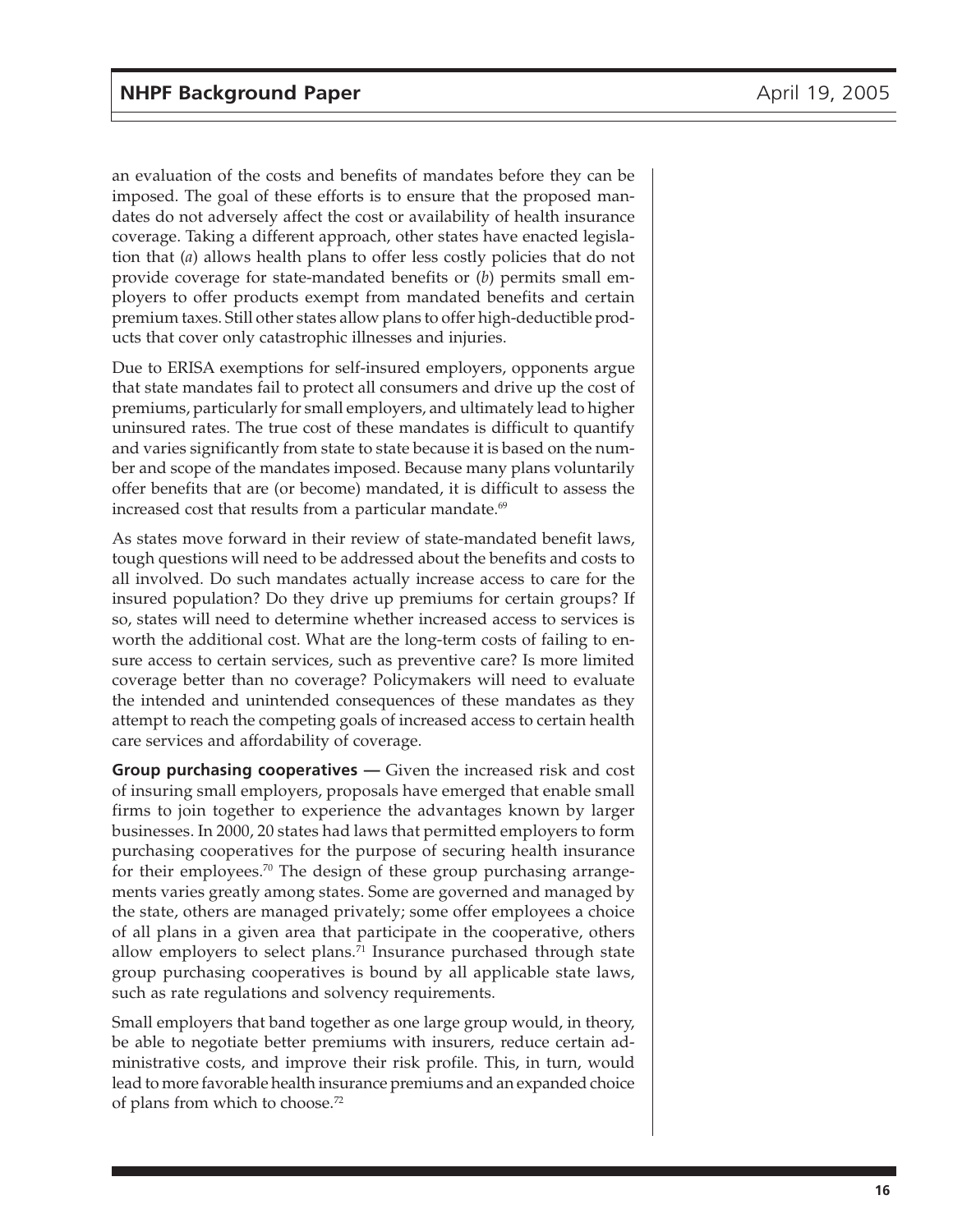As noted earlier, administrative costs for insurers and employers are much higher for smaller groups. By pooling many smaller groups into one, certain administrative functions such as marketing and billing could be done collectively (reducing duplication), and the cost of such functions could be spread across more people.<sup>73</sup> For small employers, benefit resources are often limited and administrative costs are shared by a more limited number of individuals. Cooperatives may perform a number of functions, including collecting and disseminating plan information, overseeing enrollment, and managing the flow of money from employers to plans.<sup>74</sup>

Reducing the potential risk and adverse selection often associated with smaller groups is also a main goal of purchasing cooperatives. As stated before, larger groups have more predictable levels of risk for insurers, keeping their premiums lower. Bringing together many smaller groups into one, therefore, is intended to reduce the risk associated with any one group.

Group purchasing cooperatives regulated at the state level, however, have failed to have much impact on the small-group market. Although they have been successful in expanding choice for participating small employers, they have not been able to lower costs. Studies of states with purchasing cooperatives have actually shown that premium rates within the cooperative and those in the general small-group market are comparable.<sup>75</sup>

Many attribute this lack of success to the cooperatives' inability to achieve significant enrollment and market penetration. Most cooperatives account for less than 5 percent of each state's small-group enrollment, making significantly reduced premium rates and administrative costs unattainable.76 Some also argue that many smaller groups with healthier (and therefore lower risk) workers may forgo cooperative opportunities and purchase coverage directly from an insurer, where their lower risk would result in lower premiums. The "death spiral" concept applies here as well: if only risky groups participate, costs would be driven up and ultimately destroy the cooperative.<sup>77</sup>

Some researchers have suggested that voluntary group purchasing arrangements without additional regulatory assistance would be incapable of increasing access to coverage for small employers. Additional regulatory remedies that may increase enrollment or reduce concerns about adverse selection could include mandated participation of small employers or subsidization of coverage purchased through a cooperative.<sup>78</sup>

**Multiple employer welfare arrangements —** Similar to purchasing cooperatives, the goal of a multiple employer welfare arrangement (MEWA) is to allow groups of employers to collectively provide health insurance benefits to their employees. MEWAs provide health and welfare benefits to employees of two or more unrelated employers who are not part of collective bargaining agreements.<sup>79</sup> MEWAs have struggled with a checkered past and their regulation has created significant confusion. Faced with a number of insolvencies and inadequate state and federal oversight, policymakers amended ERISA in 1983 to clarify the states' role in regulating MEWAs.<sup>80</sup>

**Although purchasing cooperatives have been successful in expanding choice, they have not been able to lower costs.**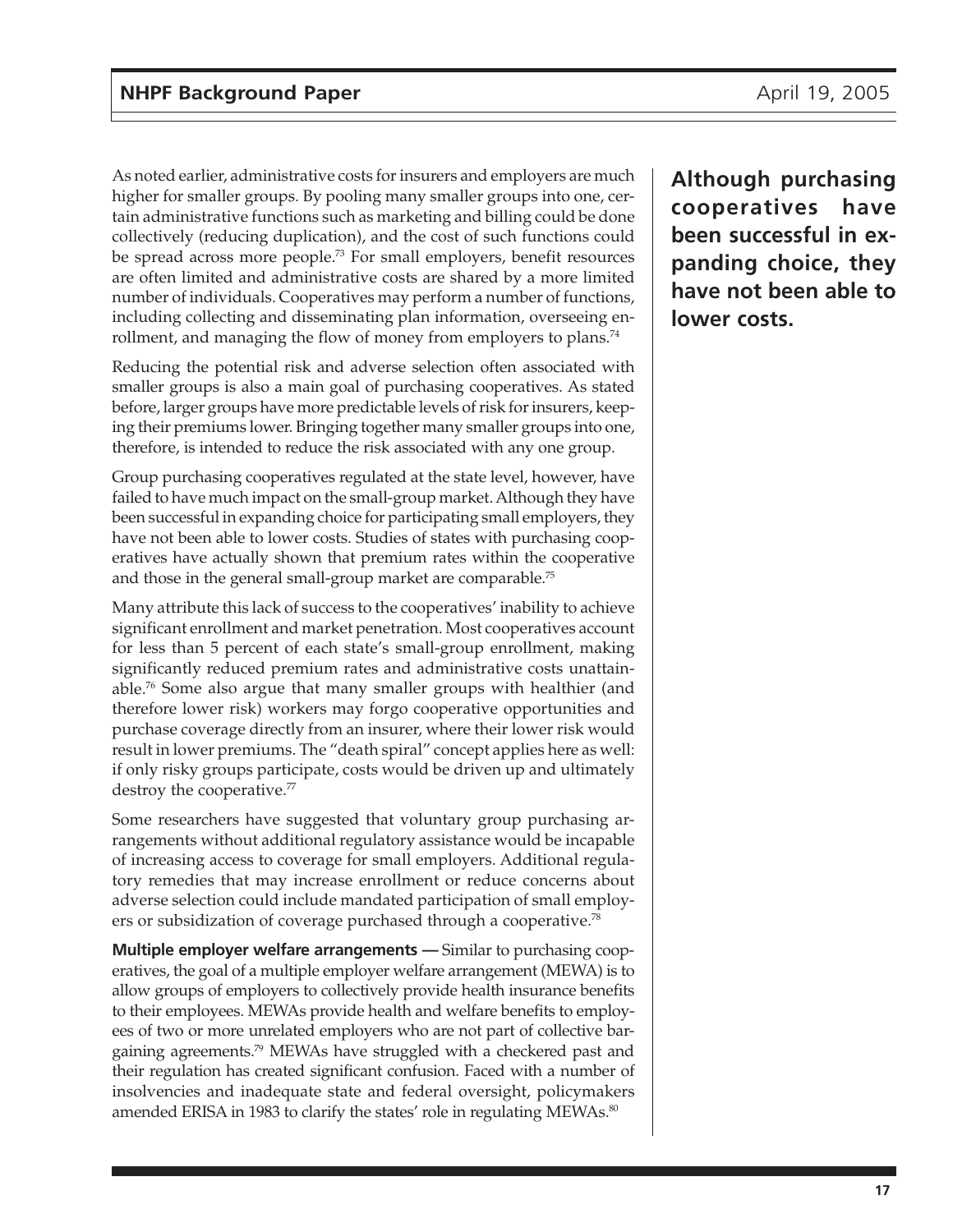Despite the amendment, however, poorly regulated MEWAs led to many instances of insolvency and fraud.<sup>81</sup> A 1992 GAO report found that in a period of three years MEWAs left individuals with over \$123 million in unpaid claims and more than 600 MEWAs failed to comply with state laws.82 MEWAs continue to face financial difficulties, and some believe they should be subjected to more stringent solvency requirements. As a provision of HIPAA, the DOL now requires MEWAs to file registration forms; for fiscal year 2002, the DOL received approximately 900 such filings, which covered approximately 3 million participants (exclusive of dependents). The DOL has expended substantial resources for investigations involving fraudulent MEWAs. As of October 2002, the Department had initiated 522 civil and 90 criminal investigations against MEWAs, involving more than 1.8 million individuals and over 121 million dollars.<sup>83</sup>

**Tax advantages for small employers and employees —** By providing tax advantages to employers, states are able to promote employersponsored coverage, which is usually more affordable and comprehensive than that available in the individual market. Under federal tax law, contributions made by an employer for employee health insurance coverage are entirely tax deductible for the employer as a business expense. The cost of such benefits is also excluded from an employee's taxable income.84 Additional tax advantages for employer-sponsored coverage continue to be proposed as a means of encouraging small employers to provide coverage to their workers.<sup>85</sup> Tax subsidies are attractive to policymakers because they are flexible: they can be targeted to different types of coverage and to different populations, and they may vary with income or be allocated in flat dollar amounts. The way in which they are constructed may determine how successful they are in achieving their goal.

The issue that arises most frequently with these subsidies is their size. How large must a subsidy be in order to entice small employers to offer such an expensive benefit? Research on the effect of such subsidies has shown that unless a subsidy is significant relative to actual premiums, it is likely to have little impact on coverage. In an era of federal and state deficits, sufficiently substantial subsidies may be unattainable. Additionally, subsidies offered by states may be less meaningful to employers than federal subsidies, regardless of their size, because state taxes represent a smaller portion of their overall tax burden.

Another difficulty in setting up effective subsidies is identifying the appropriate population to target. Tax subsidies can be designed to be made available only to certain small employers (for example, those in designated industries with higher rates of uninsurance), or they may be provided directly to employees or groups of employees, such as low-wage workers. Some argue that employers of lower-wage workers (who are least likely to offer coverage) should be targeted to receive assistance, because it is their workers who are more vulnerable to uninsurance.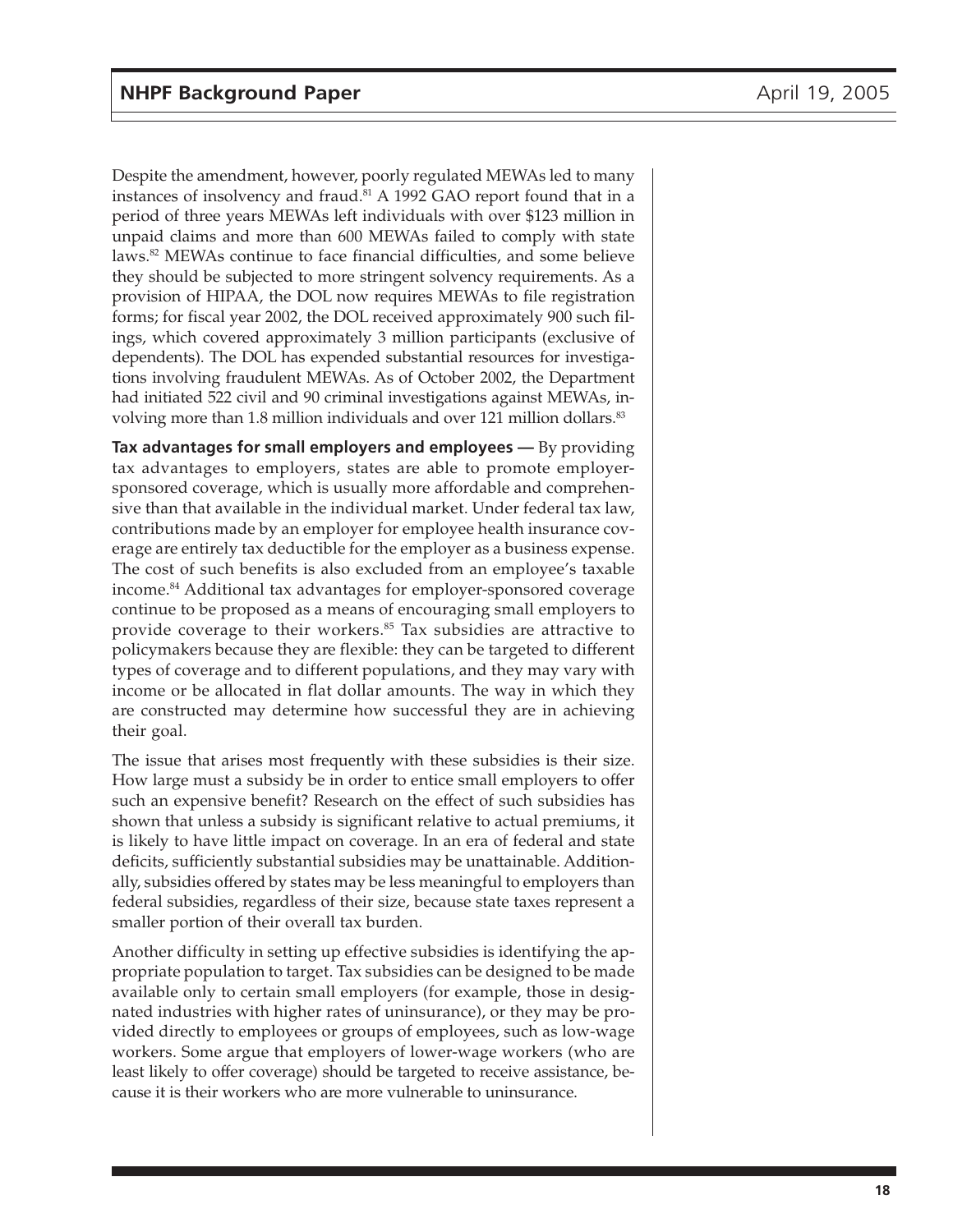<span id="page-18-0"></span>From an employer's perspective, subsidies can be viewed as too uncertain: some express concern about whether a subsidy will exist from year to year. If a subsidy program is viewed only as a short-term reform effort, many employers may be wary of relying on assistance that may not exist in the near future. Offering employee benefits only to have to eliminate them is, for many employers, a losing proposition.<sup>86</sup>

Much of the debate around health insurance subsidies centers on whether they should be available for employer-sponsored coverage, for the purchase of coverage in the individual market, or both. Even if effective, the tax subsidies described here that are targeted toward small employers and their workers would not help those who are currently unemployed or are ineligible for coverage through their employer (that is, working part-time or in a waiting period).

#### **Federal Initiatives**

Federal efforts to expand coverage are as varied as those at the state level. Some strive to bring small employers together to improve their purchasing power and achieve economies of scale. Others create new vehicles for individuals to save for future medical expenses, and still others focus on providing tax benefits for the provision of coverage. Similar to state efforts, federal initiatives have experienced limited success.

**Federal group purchasing arrangements** — Proposals to create new forms of group purchasing arrangements have been surfacing for many years. Small employers have been able to purchase health insurance coverage through different types of associations and, more recently, through state purchasing arrangements. As mentioned in an earlier section, state purchasing arrangements have led to an increased choice of plans for small employers, but most have failed to achieve lower premiums.

New initiatives have emerged that would enable the creation of new arrangements, including association health plans (AHPs) and HealthMarts.<sup>87</sup> AHPs would enable small businesses to band together across state lines to purchase health insurance, which in some cases would provide a shield from state regulation. HealthMarts are private organizations that serve as clearinghouses where employers and employees within a geographic area may go to purchase health insurance.

Like state-sanctioned purchasing cooperatives, these federal proposals strive to create arrangements that would bestow on small employers the advantages experienced by large employers. Unlike state cooperatives, AHPs and HealthMarts would be subject to fewer restrictions on how they may be organized and operated and they would be exempt from all state mandated benefits.<sup>88</sup>

AHPs are of particular concern to many as they would be permitted to offer self-insured products, which would shield them from many state small-group reform laws and rating rules.<sup>89</sup> Proponents of AHPs argue **Federal efforts to expand coverage are as varied as those at the state level.**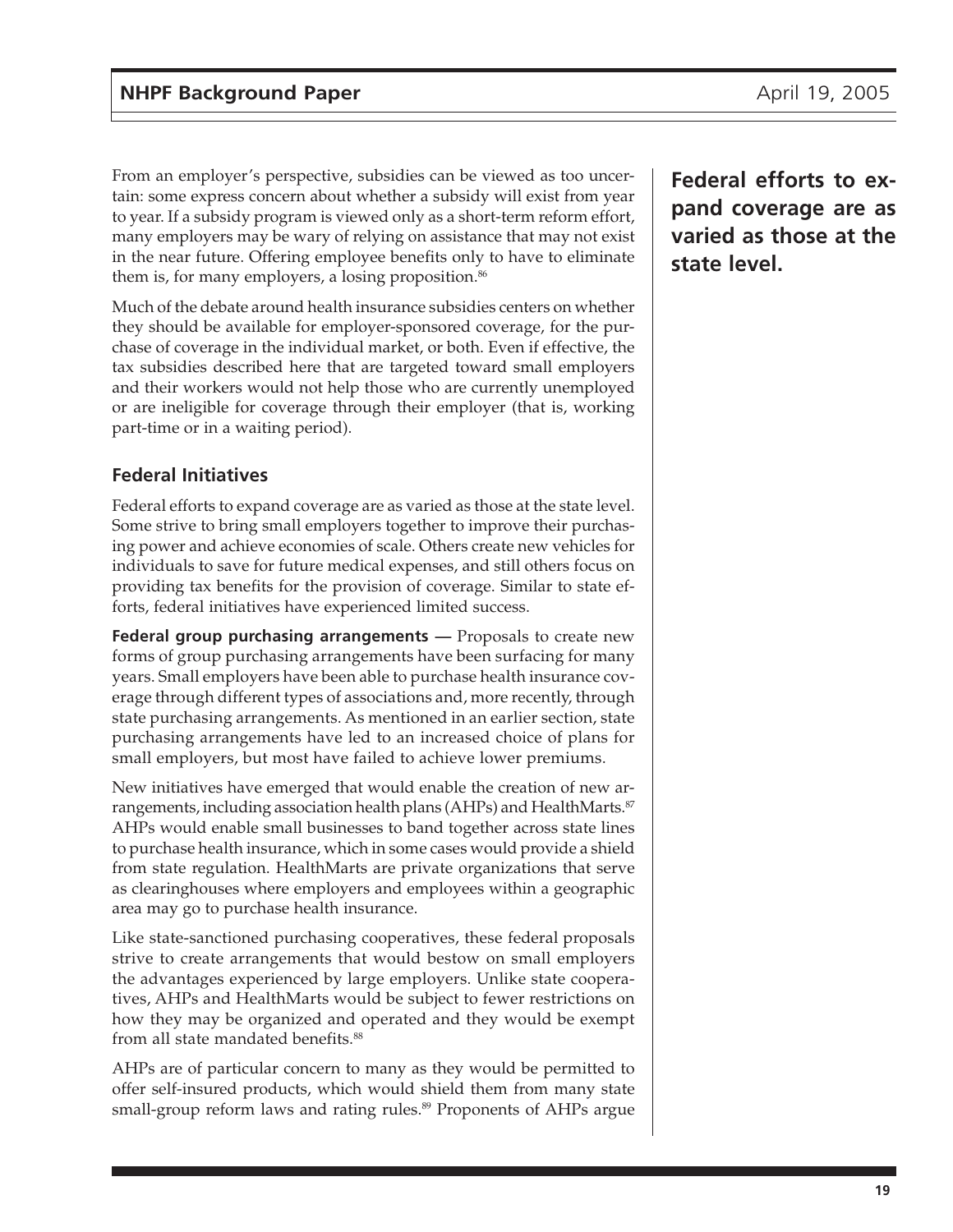that large employers already have the ability to shield themselves from state mandates under ERISA through self-insurance.<sup>90</sup> They also contend that these new arrangements would enable small employers to pool their resources to achieve administrative efficiency and to negotiate with insurers for health coverage that is both more comprehensive and affordable.

Those opposed to AHPs argue that they would do little to help the uninsured and could actually harm employees and small employers. Exempting AHPs from both state-mandated benefits and state rating rules could lead to greater problems of adverse selection within the small-group market. AHP sponsors would be free to offer less extensive benefit packages, which would appeal to groups that are healthier, and charge significantly higher rates to groups that are less healthy. Adverse selection could result, leading to a destabilization of the overall market.

The potential for fraudulent group purchasing arrangements has also raised concern among state and federal regulators, who contend that many employers—frequently small employers—and their workers are being deceived when they purchase health insurance coverage through some associations.<sup>91</sup>

Much of the impact of AHPs, and other group purchasing arrangements, will be determined by the competing federal and state regulatory environments in which they operate. Because oversight has traditionally been left to states, questions have surfaced about the federal government's ability to oversee these new health insurance entities. If federal oversight of these entities is too weak, traditional insurance plans under strict state control would be forced to compete against less-regulated cooperatives, and the result would likely be an uneven playing field. Such an imbalance could negatively affect the small-group market as a whole.

**Health savings accounts —** Health savings accounts (HSAs), combined with high-deductible catastrophic health insurance plans, have become synonymous with a move toward more consumer-directed health care. The idea behind HSAs, and consumer-directed plans in general, is to allow the individual consumer to manage his or her own health care dollars and provide incentives for the individual to use health care services appropriately. In the face of increased costs, HSAs have become an attractive alternative for small employers who are looking for new ways to provide health insurance. Enabled by the Medicare Prescription Drug, Improvement, and Modernization Act of 2003, HSAs are designed to allow individuals under the age of 65 to save for future health care expenses on a tax-free basis.

According to a survey by the National Small Business Association, 73 percent of small businesses are interested in HSAs.92 Because the premiums for high-deductible plans are significantly lower than for traditional coverage, small employers may view HSAs with high-deductible plans as a means of providing more affordable health insurance coverage to their employees. Employers also find these accounts attractive because their employees are able to contribute their own money.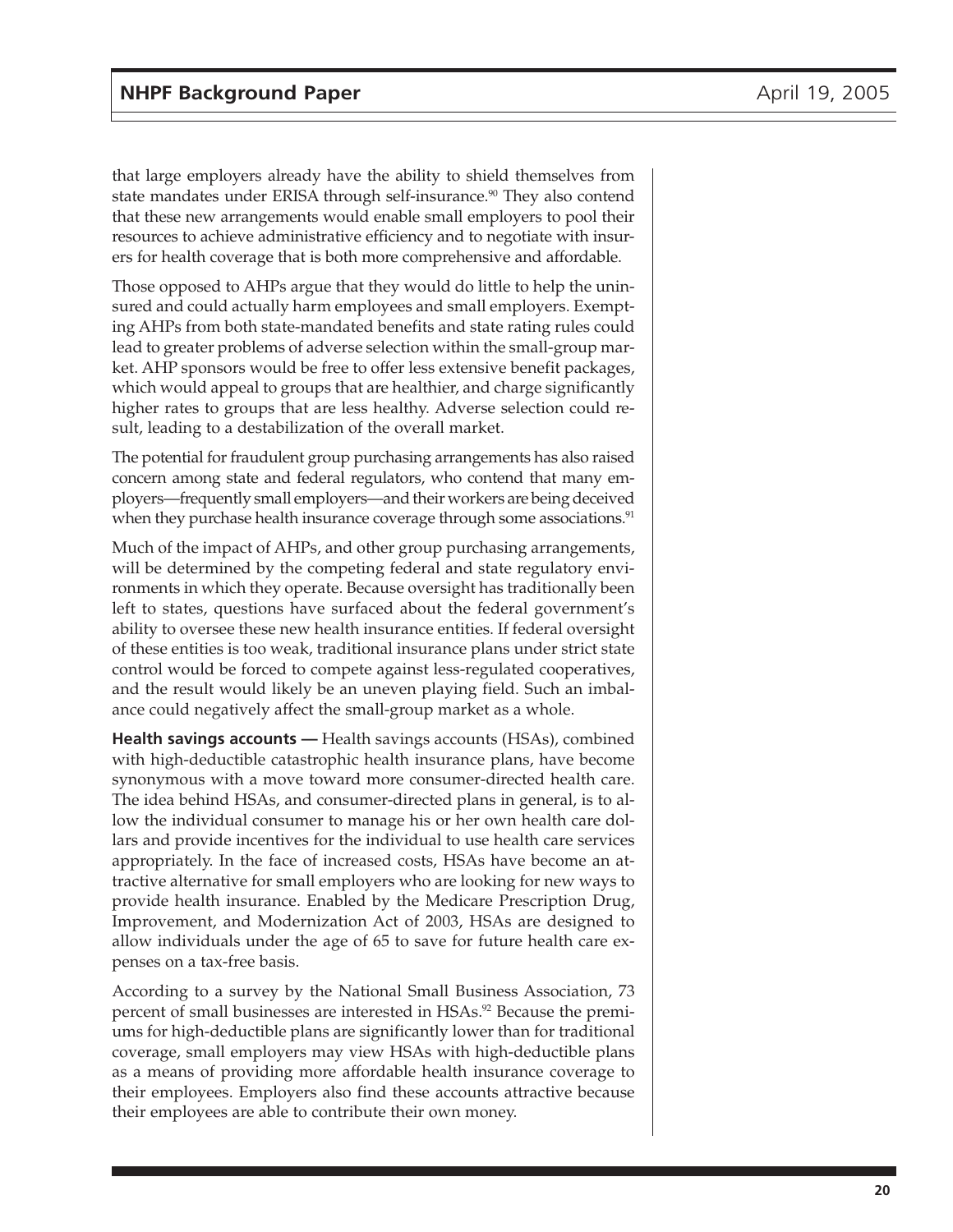<span id="page-20-0"></span>Some HSA opponents have expressed concern that HSAs will only be attractive to younger, healthier, and wealthier individuals. Those who are healthier and younger will be more willing to give up comprehensive coverage, leading to adverse selection and further driving premiums up. Opponents also argue that wealthier individuals are more likely to gain from a reduction in their taxable income and may be less concerned about the financial consequences of unexpected medical costs. Although HSAs do provide an exemption from deductibles for preventive care, there is concern that such preventive care as defined will not include treatment of an existing condition or disease management and will, therefore, fail to meet the needs of the chronically ill.

Proponents argue that HSAs will reduce the number of uninsured by offering a low-cost, tax-exempt alternative to traditional policies. They believe HSAs will fulfill their goal of allowing individuals to have greater control over their own health care dollars and enabling them to benefit financially from being prudent consumers of medical care. Proponents also argue that HSAs enhance the doctor-patient relationship by limiting the role of insurers and other third parties in health care transactions.

## **CONCLUSION**

Despite years of state and federal efforts aimed at making affordable health insurance coverage more accessible, premiums continue to rise, keeping such coverage beyond the reach of many. Teasing apart the causes and effects of what can and cannot stabilize the small-group market has proven quite difficult. Assuming a continued reliance on an employer-based system to provide health care coverage to a majority of Americans, significant changes are still needed in the small-group market to help small employers provide and maintain affordable coverage.

The direction such change will follow is difficult to predict; reforms to date have met with limited success and have left policymakers with more questions than answers. As policymakers attempt to answer these questions, they may choose to rework current reforms, such as pooling of purchasers, subsidies, or tax credits, or they may need to devise entirely new reforms.

Whichever mechanisms are used, state and federal policymakers will need to carefully monitor these reform efforts to ensure that their goals are being achieved. Care must be taken to ensure that unintended consequences, including adverse selection, destabilization of the smallgroup market, and a reduction in preventive care, do not undermine these goals.

**Significant changes are still needed in the small-group market to help small employers provide and maintain affordable coverage.**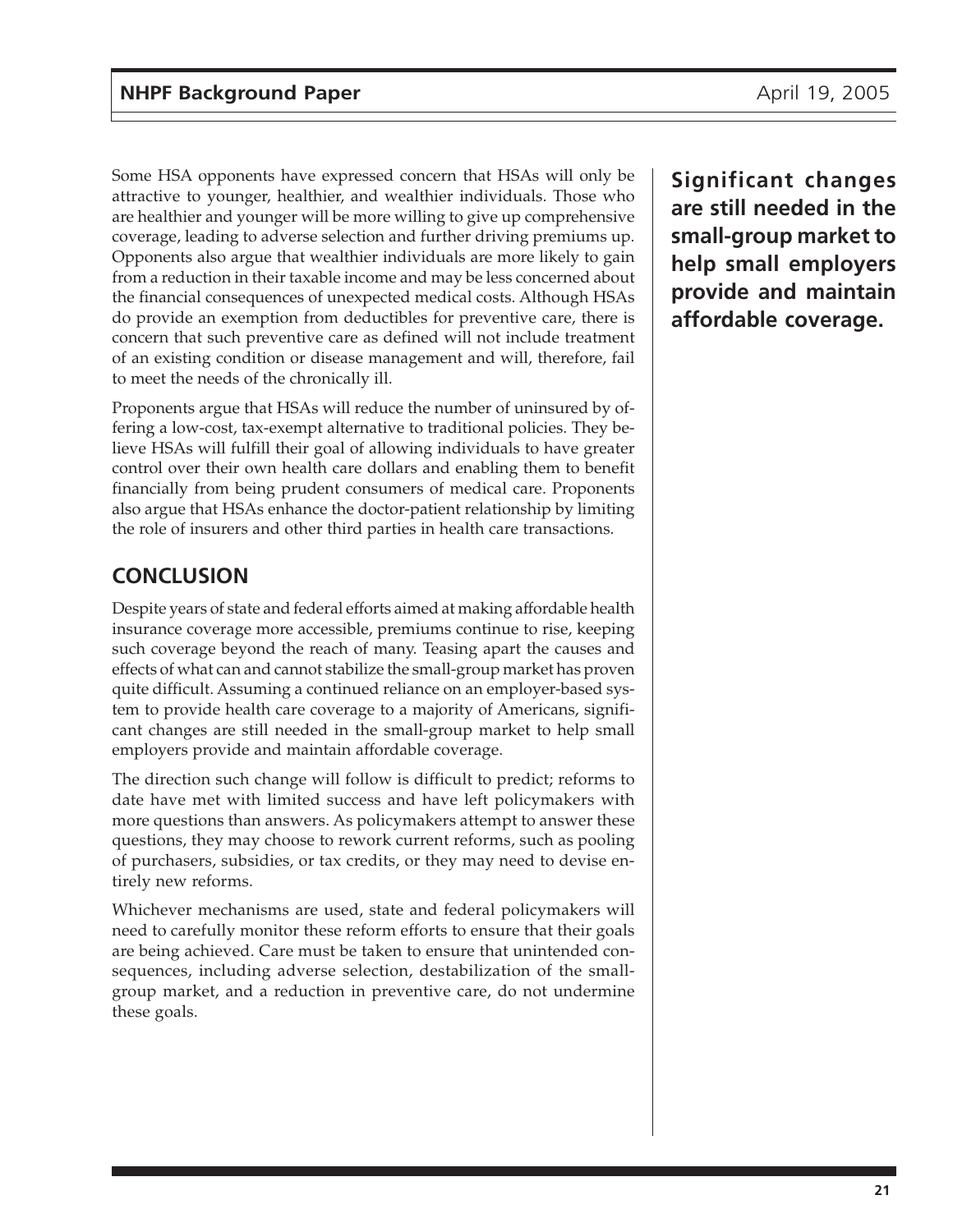#### <span id="page-21-0"></span>**ENDNOTES**

1. Gary Claxton, "How Private Insurance Works: A Primer," Kaiser Family Foundation, April 2002, 4; available at [www.kff.org/insurance/2255-index.cfm.](http://www.kff.org/insurance/2255-index.cfm)

2. Paul Fronstin, "Uninsured Rose in 2003 as Number of Americans With Employment-Based Health Benefits Declined," Employee Benefit Research Institute, EBRI Notes, 25, no. 10, October 2004, 2; available at [www.ebri.org/EBRI\\_Notes\\_10-2004.pdf.](http://www.ebri.org/EBRI_Notes_10-2004.pdf)

3. The Kaiser Family Foundation and the Health Research and Educational Trust (Kaiser-HRET), *Employer Health Benefits: 2004 Annual Survey* (Menlo Park, CA: Kaiser Family Foundation, 2004), 34; available at [www.kff.org/insurance/7148/index.cfm.](http://www.kff.org/insurance/7148/index.cfm) Note: This report defines small employers as those with 3 to 199 employees.

4. Paul Fronstin, Ruth Helman, and Mathew Greenwald, "Small Employers and Health Benefits: Findings From the 2002 Small Employer Health Benefits Survey," Employee Benefit Research Institute, Issue Brief 253, January 2003, 3; available at [www.ebri.org/pdfs/](http://www.ebri.org/pdfs/0103ib.pdf) 0103ib.pdf.

5. U.S. General Accounting Office (GAO), *Private Health Insurance: Small Employers Continue to Face Challenges in Providing Coverage* (GAO-02-8), October 2001, 4; available at [www.gao.gov/new.items/d028.pdf.](http://www.gao.gov/new.items/d028.pdf) According to the U.S. Department Labor's Bureau of Labor Statistics, over 45 million people were employed by firms with fewer than 50 workers in March 2002. Note: This report defines small employers as those with fewer than 50 employees.

6. The Kaiser Commission on Medicaid and the Uninsured, "Health Insurance Coverage in America, 2003, Data Update," highlights, chartpack, and tables, September 27, 2004, figure 15; available at [www.kff.org/uninsured/7153.cfm.](http://www.kff.org/uninsured/7153.cfm)

7. David Brauer, "What Accounts for the Decline in Manufacturing Employment?" U.S. Congressional Budget Office, Economic and Budget Issue Brief, February 18, 2004, 1; available at [www.cbo.gov/ftpdocs/50xx/doc5078/02-18-ManufacturingEmployment.pdf.](http://www.cbo.gov/ftpdocs/50xx/doc5078/02-18-ManufacturingEmployment.pdf)

8. Paul Fronstin, "Sources of Health Insurance and Characteristics of the Uninsured: Analysis of the March 2004 Current Population Survey," Employee Benefit Research Institute, Issue Brief 276, December 2004, 12; available at [www.ebri.org/ibpdfs/1204ib.pdf.](http://www.ebri.org/ibpdfs/1204ib.pdf)

9. Paul Fronstin, "Has There Been a Shift to Small Firms? The Impact of Firm Size on Employment-Based Health Benefits," Employee Benefit Research Institute, EBRI Notes, 25, no. 8, August 2004, 2; available at [www.ebri.org/temppdfs/0804notes.pdf.](http://www.ebri.org/temppdfs/0804notes.pdf)

10. Kaiser-HRET, *Employer Health Benefits: 2004 Annual Survey*, 35.

11. Code of Federal Regulations, title 13, part 121, "Small Business Size Regulations"; available at [www.access.gpo.gov/nara/cfr/waisidx\\_05/13cfr121\\_05.html.](http://www.access.gpo.gov/nara/cfr/waisidx_05/13cfr121_05.html) For most manufacturing and mining industries, a small business is defined as having 500 employees; for wholesale trade industries, 100 employees. Other industries are defined by average annual receipts that range from \$0.75 to \$28.5 million.

12. The Henry J. Kaiser Family Foundation, "Size of Small Groups to which Requirements Apply, 2003," chart in the Managed Care & Health Insurance section; available at [http://statehealthfacts.org.](http://statehealthfacts.org)

13. Brian Headd, "The characteristics of small-business employees," *Monthly Labor Review*, 123, no. 4 (April 2000): 13; available at [www.bls.gov/opub/mlr/2000/04/art3full.pdf.](http://www.bls.gov/opub/mlr/2000/04/art3full.pdf) Note: This article defined "small business" as a firm with fewer than 500 employees (combining all of a firm's establishments).

14. Headd, "The characteristics of small-business employees," 16.

15. Headd, "The characteristics of small-business employees," 15.

16. Headd, "The characteristics of small-business employees," 15.

17. Headd, "The characteristics of small-business employees," 16.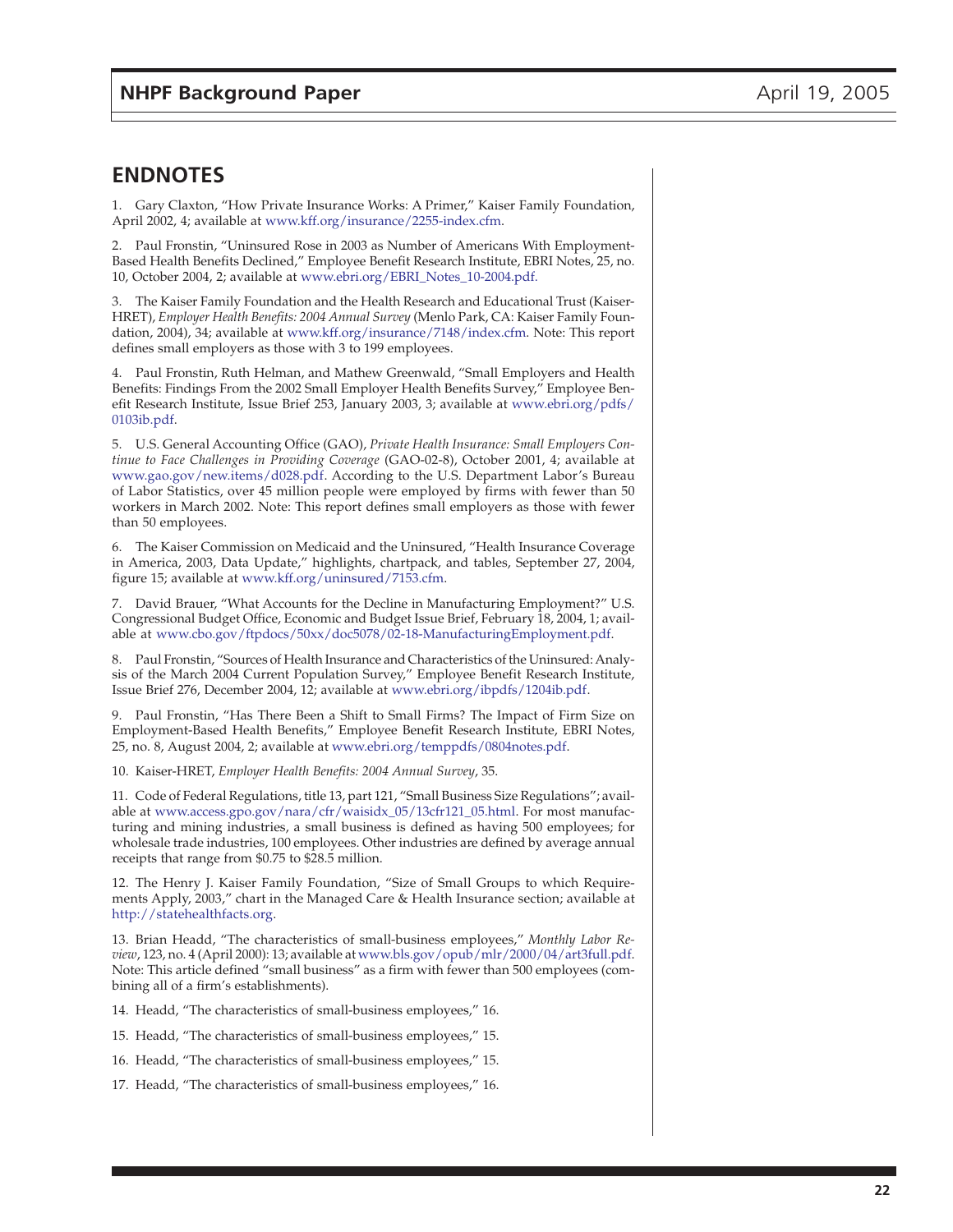- 18. Fronstin, "Sources of Health Insurance and Characteristics of the Uninsured,"11.
- 19. Fronstin, Helman, and Greenwald, "Small Employers and Health Benefits," 3.
- 20. Kaiser-HRET, *Employer Health Benefits: 2004 Annual Survey*, 34.
- 21. Kaiser-HRET, *Employer Health Benefits: 2004 Annual Survey*, 38.

22. Ed Neuschler and Rick Curtis, "Use of Subsidies to Low-Income People For Coverage Through Small Employers," *Health Affairs Web Exclusive* (May 21, 2003): W3-227; available at [http://content.healthaffairs.org/cgi/reprint/hlthaff.w3.227v1.pdf.](http://content.healthaffairs.org/cgi/reprint/hlthaff.w3.227v1.pdf)

23. Fronstin, Helman, and Greenwald, "Small Employers and Health Benefits," 10.

24. Kaiser-HRET, *Employer Health Benefits: 2004 Annual Survey*, 34–35, 47.

25. Bowen Garrett, "Employer-Sponsored Health Insurance Coverage: Sponsorship, Eligibility, and Participation Patterns in 2001," Kaiser Commission on Medicaid and the Uninsured, July 26, 2004, 21; available at [www.kff.org/uninsured/7116.cfm.](http://www.kff.org/uninsured/7116.cfm)

26. In many instances, the children of low-income workers may be eligible for coverage under the State Children's Health Insurance Program.

27. Fronstin, Helman, and Greenwald, "Small Employers and Health Benefits,"13.

- 28. Kaiser-HRET, *Employer Health Benefits: 2004 Annual Survey*, 76.
- 29. Kaiser-HRET, *Employer Health Benefits: 2004 Annual Survey*, 16.
- 30. Fronstin, Helman, and Greenwald, "Small Employers and Health Benefits," 7.
- 31. Fronstin, Helman, and Greenwald, "Small Employers and Health Benefits," 7.
- 32. Fronstin, Helman, and Greenwald, "Small Employers and Health Benefits," 7.
- 33. Fronstin, Helman, and Greenwald, "Small Employers and Health Benefits," 14.
- 34. Fronstin, Helman, and Greenwald, "Small Employers and Health Benefits," 14.
- 35. Kaiser-HRET, *Employer Health Benefits: 2004 Annual Survey*, 28.
- 36. Kaiser-HRET, *Employer Health Benefits: 2004 Annual Survey*, 16.
- 37. Kaiser-HRET, *Employer Health Benefits: 2004 Annual Survey*, summary of findings, 1–2.
- 38. Kaiser-HRET, *Employer Health Benefits: 2004 Annual Survey*, 19.
- 39. GAO, *Private Health Insurance* (GAO-02-8), 8.
- 40. Kaiser-HRET, *Employer Health Benefits: 2004 Annual Survey*, 89.

41. Leslie Jackson Conwell, "The Role of Health Insurance Brokers," Center for Studying Health System Change, Issue Brief, no. 57, October 2002; available at [www.hschange.com/](http://www.hschange.com/CONTENT/480/480.pdf) CONTENT/480/480.pdf.

42. M. Susan Marquis and Stephen H. Long, "Who Helps Employers Design Their Health Insurance Benefits?" *Health Affairs*, 19, no. 1 (January/February 2000): 135; available at <http://content.healthaffairs.org/cgi/reprint/19/1/133>.

- 43. Conwell, "The Role of Health Insurance Brokers."
- 44. Conwell, "The Role of Health Insurance Brokers."
- 45. GAO, *Private Health Insurance* (GAO-02-8), 13.

46. Some large employers choose to operate their own health insurance plan rather than purchase coverage from an insurer. In such cases, the employer will usually hire a third party (an insurance company or other administrator) to administer the plan. In the event that claims are higher than expected, self-insured employers are at risk.

- 47. Claxton, "How Private Insurance Works," 5.
- 48. Claxton, "How Private Insurance Works," 4.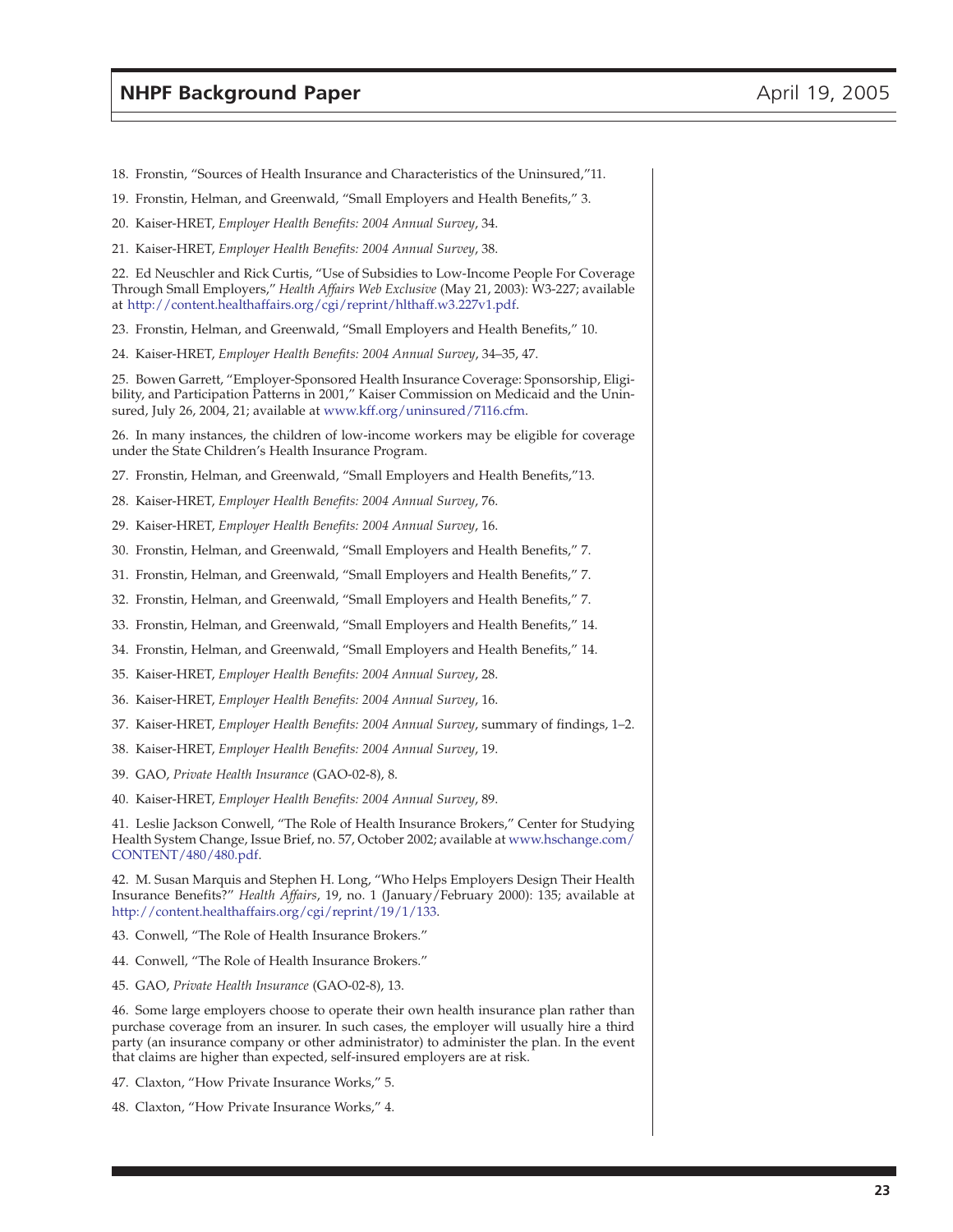49. Mark Merlis, "Fundamentals of Underwriting in the Nongroup Health Insurance Market: Access to Coverage and Options for Reform," National Health Policy Forum, Background Paper, April 13, 2005; available at [www.nhpf.org/pdfs\\_bp/](http://www.nhpf.org/pdfs_bp/BP_Underwriting_04-13-05.pdf) BP\_Underwriting\_04-13-05.pdf.

50. Dawn M. Gencarelli, "The Medicare Prescription Drug Proposals and Health Insurance Risk," National Health Policy Forum, Issue Brief 793, September 4, 2003, 3–4; available at [www.nhpf.org/pdfs\\_ib/IB793\\_MedicareRxRisk\\_9-2-03.pdf.](http://www.nhpf.org/pdfs_ib/IB793_MedicareRxRisk_9-2-03.pdf)

51. Gencarelli, "The Medicare Prescription Drug Proposals and Health Insurance Risk," 3–4.

52. Fronstin, Helman, and Greenwald, "Small Employers and Health Benefits,"17.

53. Fronstin, Helman, and Greenwald, "Small Employers and Health Benefits,"18.

54. Marian R. Mulkey and Jill M. Yegian, "Small Businesses, Information, and the Decision to Offer Health Insurance," *Health Affairs*, 20, no. 5, September/October 2001, 280; available at [http://content.healthaffairs.org/cgi/reprint/20/5/278.](http://content.healthaffairs.org/cgi/reprint/20/5/278)

55. Fronstin, Helman, and Greenwald, "Small Employers and Health Benefits," 14.

56. GAO, *Private Health Insurance: Federal and State Requirements Affecting Coverage Offered by Small Businesses* (GAO-03-1133), September 2003, 6; available at [www.gao.gov/](http://www.gao.gov/new.items/d031133.pdf) new.items/d031133.pdf.

57. The Pregnancy Discrimination Act exempts plans offered by very small plans (those with fewer than 15 workers).

58. Linda J. Blumberg and Len M. Nichols, "Health Insurance Market Reforms: What They Can and Cannot Do," Urban Institute, November 1, 1995, 7; available at [www.urban.org/](http://www.urban.org/UploadedPDF/306448_insure.pdf) UploadedPDF/306448\_insure.pdf.

59. GAO, *Private Health Insurance* (GAO-03-1133), 22. Note: This report defines a small business as one with fewer than 50 employees.

60. Fact Sheet, "The Health Insurance Portability and Accountability Act (HIPAA)," Employee Benefits Security Administration, U.S. Department of Labor, December 2004; accessed at [www.dol.gov/ebsa/newsroom/fshipaa.html.](http://www.dol.gov/ebsa/newsroom/fshipaa.html)

61. GAO, *Private Health Insurance* (GAO-03-1133), 17.

62. Mark A. Hall, "HIPAA's Small-Group Access Laws: Win, Loss, or Draw?" *Cato Journal*, 22, no. 1 (Spring/Summer 2002): 78; available a[t www.cato.org/pubs/journal/cj22n1/](http://www.cato.org/pubs/journal/cj22n1/cj22n1-6.pdf) cj22n1-6.pdf.

63. Claudia H. Williams and Beth C. Fuchs, "Expanding the Individual Health Insurance Market: Lessons From the State Reforms of the 1990s," Robert Wood Johnson Foundation, Policy Brief no. 4, June 2004, 3; available at [www.rwjf.org/publications/synthesis/](http://www.rwjf.org/publications/synthesis/reports_and_briefs/pdf/no4_policybrief.pdf) reports\_and\_briefs/pdf/no4\_policybrief.pdf.

64. Hall, "HIPAA's Small-Group Access Laws," 78.

65. GAO, *Private Health Insurance* (GAO-03-1133), 18–20.

66. GAO, *Private Health Insurance* (GAO-03-1133), 21.

67. GAO, *Private Health Insurance* (GAO-03-1133), 22.

68. GAO, *Private Health Insurance* (GAO-03-1133), 14.

69. GAO, *Private Health Insurance* (GAO-03-1133), 39.

70. GAO, *Private Health Insurance* (GAO-02-8), 23.

71. Stephen H. Long and M. Susan Marquis, "Have Small-Group Health Insurance Purchasing Alliances Increased Coverage?" *Health Affairs*, 20, no. 1, January/February 2001, 155–156; available a[t http://content.healthaffairs.org/cgi/reprint/20/1/154](http://content.healthaffairs.org/cgi/reprint/20/1/154).

72. Blumberg and Nichols, "Health Insurance Market Reforms," 7.